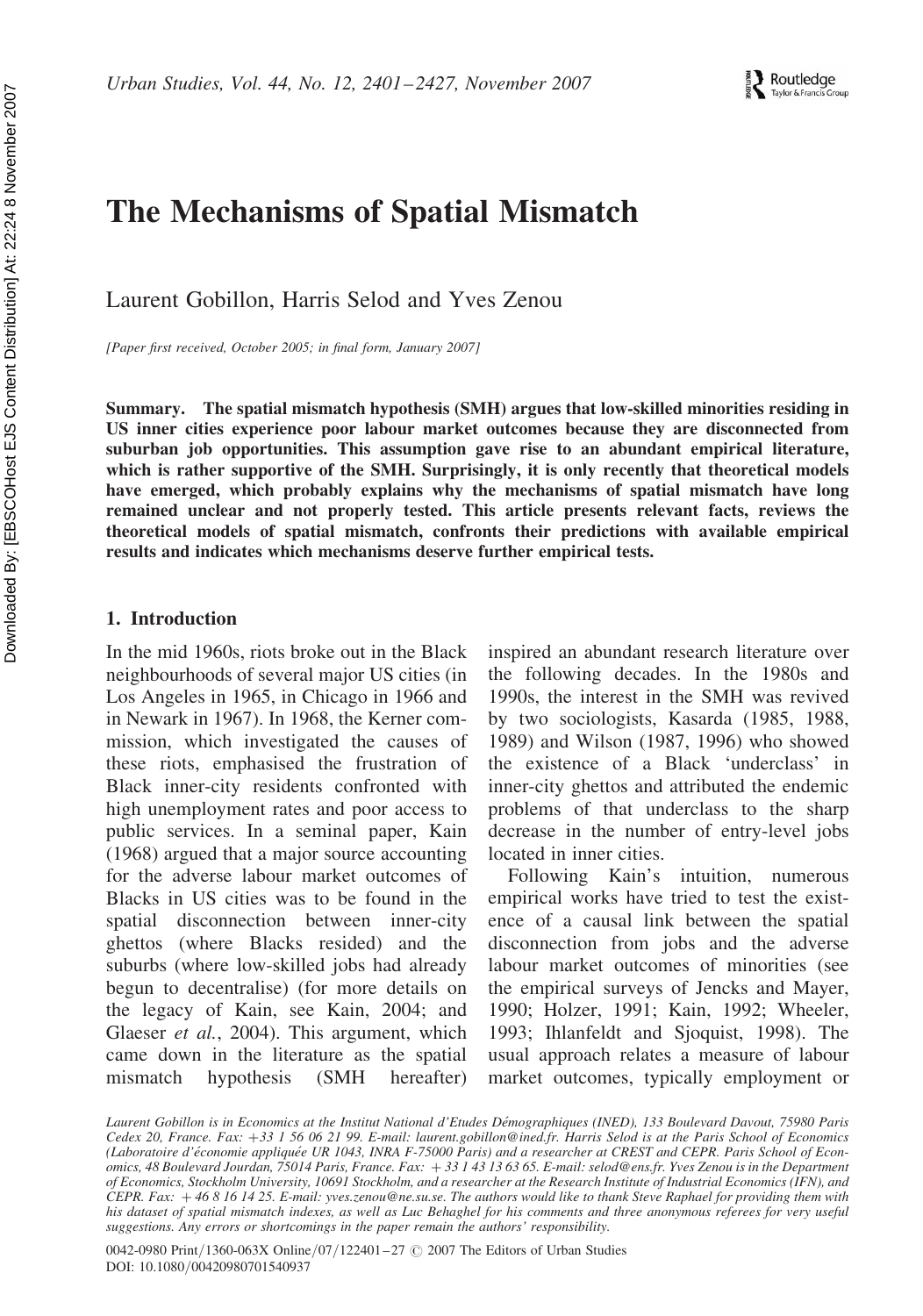earnings, to a measure of physical job accessibility, typically some index that captures the distance between residences and job locations. The weight of the evidence suggests that distance to jobs is indeed partly responsible for the adverse labour market outcomes experienced by ethnic minorities residing in central cities.

It should be clearly said that the standard SMH focuses on a specific issue: the bad labour market outcomes (high unemployment and low wages) of low-skilled Black innercity residents who are disconnected from suburban job opportunities. The SMH considers that (inner-city) Blacks do not reside close to (suburban) jobs because they are racially discriminated against in the (suburban) housing market. Although most of the literature focuses on Black workers, the analysis is presently extending to other US minority workers, especially Hispanics who also face a significant degree of disconnection from jobs (Raphael and Stoll, 2002) even though they are more suburbanised than Blacks  $($ Logan, 2001). $^2$  Furthermore, the SMH focuses exclusively on the unskilled labour force: it is only concerned with the way lowskilled minority workers residing in inner cities are affected by distant job locations. This is why some authors prefer the expression spatial/skill mismatch to depict more accurately the spatial disconnection between the residential locations of inner-city minorities and the locations of the low-skilled suburban jobs they could occupy (see Ong and Blumenberg, 1998; Immergluck, 1998).

Urban economists are divided on the magnitude of spatial mismatch as an explanation of racial unemployment disparities (see Ihlanfeldt,  $2006$ .<sup>3</sup> However, what is very unusual and certainly contributed to the empirical controversy, is that it was only in the late 1990s i.e. following three decades of empirical tests and changes in the structure of US cities—that theoretical models of spatial mismatch began to emerge. Most of the theoretical corpus associated with spatial mismatch followed the empirical works rather than preceded them. In this rather odd context, the general objective of the present work is to shed light

on spatial mismatch by presenting the recent theoretical advances and confronting them with relevant empirical evidence from previous studies. We show that some mechanisms of spatial mismatch have already been addressed, while others remain to be tested. This work is carried out with a view to designing future relevant empirical tests that would investigate the different channels whereby distance to jobs can be harmful for ethnic minorities. We discuss the specific policy implications of each type of mechanism and argue that it is important to distinguish empirically which mechanisms prevail in order to design well-targeted and efficient economic policies.

Our work is organised as follows. In section 2, we present the main ingredients of spatial mismatch: the disconnection of Black central-city residents from suburban job opportunities and their adverse labour market outcomes. In section 3, we expose the specific theoretical mechanisms that explain how spatial mismatch can exacerbate the unemployment and low wages of central-city Blacks. The empirical evidence supporting the mechanisms is also discussed. Finally, section 4 discusses the specific policy implications of the different mechanisms.

# 2. Blacks' Disconnection from Jobs and their Adverse Labour Market Outcomes

Over the second half of the 20th century, dramatic changes occurred in US metropolitan areas. The concentration of jobs continuously decreased in central cities and increased in the suburbs. Whites continuously decentralised to suburban residential areas over the same period, while many Black households remained in central cities. The combination of these trends is said to have created a situation of spatial mismatch to the extent that Blacks are now located far away from suitable suburban job opportunities. In this section, we simultaneously present some elements of theory that can account for these trends and a selection of empirical facts which shed light on their intensities. We then provide figures which characterise the adverse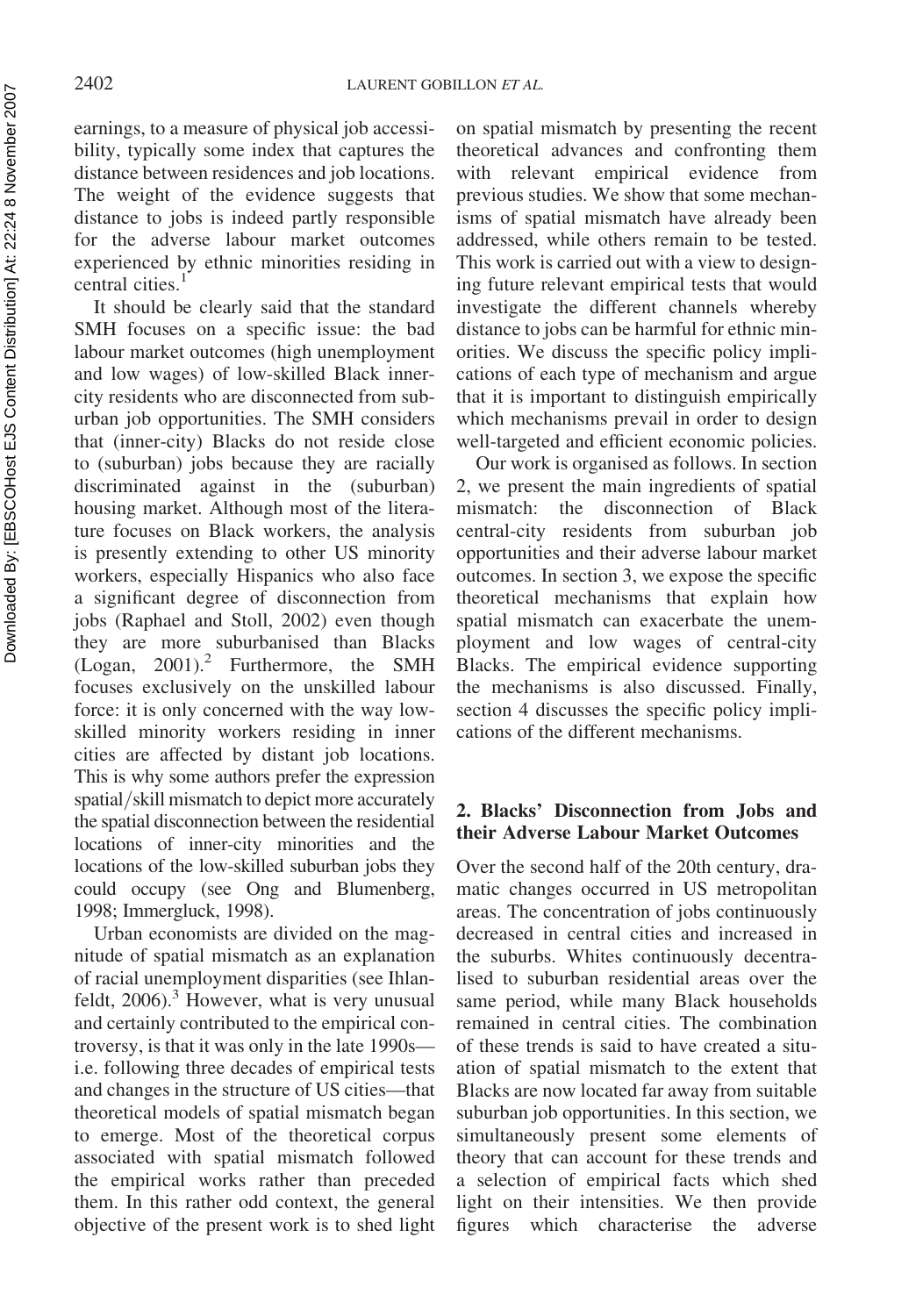labour market outcomes of Black inner-city residents.

#### 2.1 The Suburbanisation of Jobs

One of the most striking features of the American urban landscape is the massive and continuous suburbanisation of both people and jobs that occurred in the second half of the 20th century. In the 19th century, US cities were characterised by a small and dense central business district located close to an interurban transport node (typically a port or a train station). Due to high intraurban transport costs for both people and goods, residences were located near or even within that central area (Mieszkowski and Mills, 1993). The emergence of new transport modes such as tramways, trains, then cars, made it possible for the population to suburbanise. The decrease in intraurban costs associated with transport innovations enabled people to move to the suburbs in order to consume more housing while keeping their jobs at the city centre. The general increase in population and wealth also contributed to the spatial expansion of cities and fostered the emergence of rich suburban areas, especially in the second half of the 20th century. Suburbanisation remained steady during the last three decades of the 20th century, so that the proportion of central-city residents in the 10 largest MSAs had declined from 53 per cent in 1970 to 42 per cent in  $2000<sup>4</sup>$  It has been estimated that, today, the median resident in a US metropolitan area lives farther than nine miles away from the city centre (Glaeser and Kahn, 2001).

In turn, the suburbanisation of the labour force continuously attracted jobs to the periphery of US cities (Steinnes, 1977; Thurston and Yezer, 1994; White, 1999). Yet other causes also contributed to the decision of firms to settle in or to relocate to the suburbs. Anas et al. (1998) mention the agglomeration forces played by local externalities as the proximity between some agents may improve the input–output linkage by reducing intermediate goods transport costs, foster innovation through technological spillovers or even reduce production costs. In this context, firms tended to relocate close to other firms in the suburbs, triggering a cumulative process of aggregation. Dispersion forces away from the Central Business District (CBD) probably also contributed to job suburbanisation in several ways. In particular, the spatial proximity between CBD firms could have intensified competition for the local labour force and for local market shares, driving firms away to more peripheral locations (Fujita and Thisse, 2002). Other significant dispersion forces accounting for the suburbanisation of jobs may have involved rising land prices, congestion and crime.<sup>5</sup>

A few theoretical models shed light on the process of job suburbanisation. When choosing their location, firms are confronted with both centrifugal and centripetal forces so that their locations within the city result from a trade-off between the advantages and disadvantages of proximity to and distance from the city centre. To model this, Fujita et al. (1997) adopt a monocentric urban framework (all jobs being located at the city centre) and consider a linear city in which workers are uniformly distributed along the segment. In their framework, a new firm wishes to settle in the city and chooses its location, but the location decision interacts with the wage policy of other firms which are already settled in the city centre. Thus, the firm faces a trade-off between proximity to the city centre and distance from the city centre (in order to increase its market power on the labour force). Using similar market power arguments, other authors have explained the emergence of secondary employment centres or edge cities (see Henderson and Mitra, 1996, for a formal model; and Garreau, 1991; Giuliano and Small, 1991; McMillen and McDonald, 1998; Anas et al., 1998; and Cervero et al., 2002, for the empirical identification of sub-centres).

It is useful to describe the extent of suburbanisation in US cities over the second half of the 20th century with the help of selected descriptive statistics. It is striking that, whereas in 1950, central cities gathered nearly 70 per cent of MSA jobs, the figure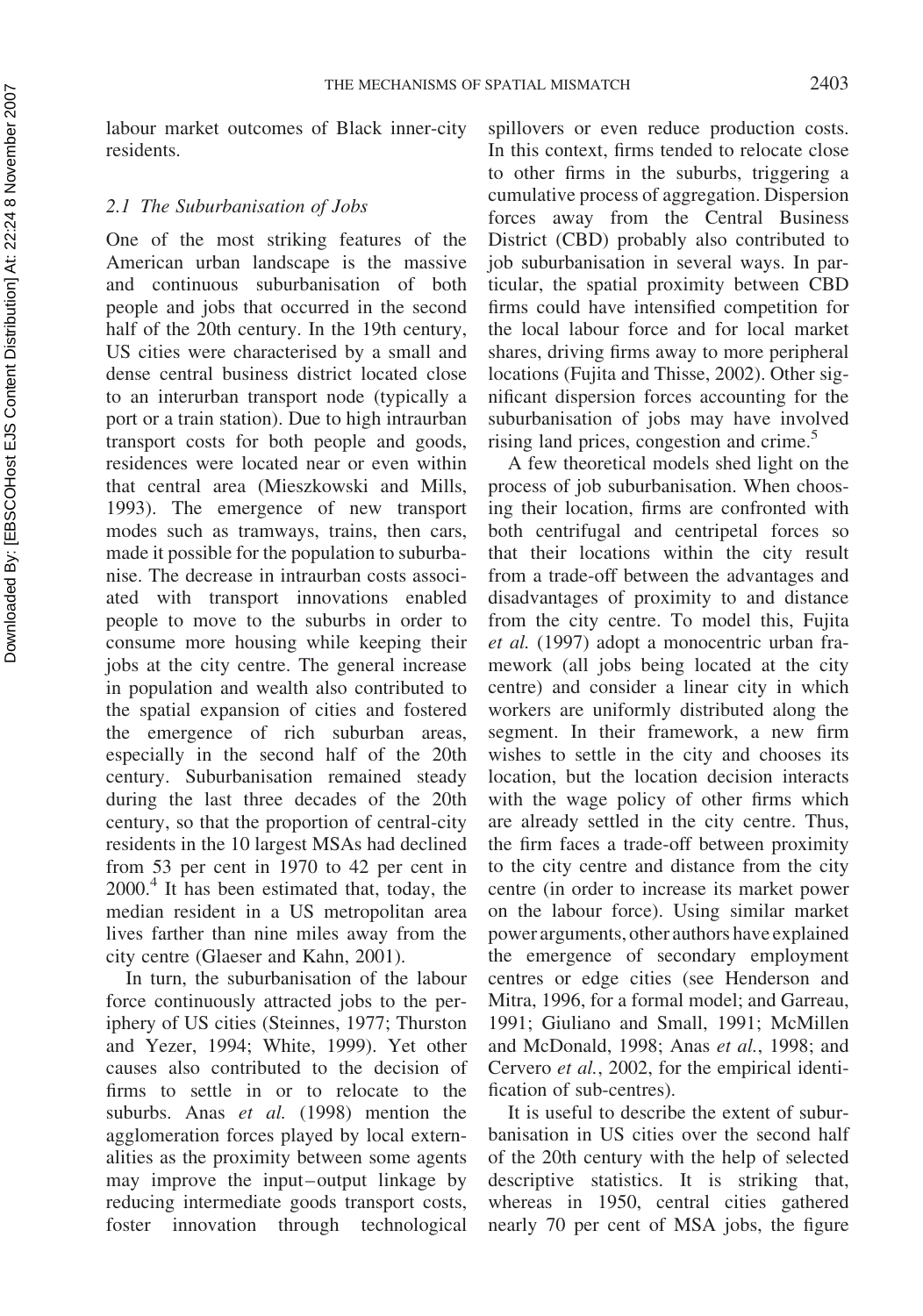went down to 50 per cent in 1980 (Mills and Lubuele, 1997). Our own calculations show that, in the 10 largest MSAs, the proportion of jobs located in central cities decreased from 57 per cent in 1980 to 51 per cent in 1990 and 47 per cent in 2000. If we exclude the case of New York City which remains very centralised, the average proportion of central-city jobs for the 9 remaining MSAs goes down from 49 per cent in 1980 to only 44 per cent in 1990 and 40 per cent in 2000. This steady decrease in the percentage of jobs located in central cities can most probably be explained by a higher growth rate of jobs in the suburbs than in the central city. In the 10 largest MSAs, between 1980 and 1990, the number of jobs increased on average by  $+3$  per cent each year in the suburbs, but only grew by  $+0.8$  per cent in central cities. Between 1990 and 2000, the number of jobs increased on average by  $+1.4$  per cent each year in the suburbs, but slightly decreased by  $-0.1$  per cent in central cities.

It should be noted that the degree of suburbanisation varies with job types. Underpinning the SMH is the observation that entrylevel jobs grew in the suburbs and declined in city centres where low-skilled minorities remain located. A theoretical argument involving the pool of consumers for low-skilled services in rich residential suburban areas can explain why this occurred. Another justification is that firms which hire low-skilled workers (especially in the manufacturing industry) consume much land and want to avoid central locations where land is scarce and expensive. The latter mechanism is central in Smith and Zenou (1997) who investigate the location of jobs in a dual labour market framework. The authors develop a model in which there are two types of job that differ by their quality (high vs low). The high-quality jobs (primary sector) are assumed to be located in the city centre. The low-quality jobs (secondary sector) are offered by a large representative firm that needs to choose its location in the metropolitan area. There are exogenous agglomeration forces that attract the firm towards the city

centre, whereas land rents endogenously decrease with distance and thus play the role of a dispersion force. The chosen location results from the confrontation of these two opposite forces. When the dispersion force is sufficiently strong, the firm (and thus entrylevel jobs) locates in the suburbs.

Empirically, it is relevant to focus on manual and services jobs, which concentrate most entry-level positions.<sup>6</sup> In conformity with the theory, between 1980 and 1990, manual jobs decreased in almost all city centres of the 10 largest MSAs (at an average annual rate of  $-1.7$  per cent) and grew in the suburbs (at a rate of  $+1.2$  per cent). Between 1990 and 2000, these trends continued with a decrease of  $-1.6$  per cent in city centres and an increase of  $+0.3$  per cent in suburbs. Services jobs, which group both skilled and unskilled positions, grew in the city centre  $(+2.4$  per cent for 1980–90 and  $+0.7$  per cent for 1990–2000) but much more in the suburbs  $(+4.1)$  per cent for 1980–90 and  $+2.6$  per cent for 1990–2000). In a spatial mismatch perspective, these figures should be compared with the growth rates of unskilled residents in city centres and in the suburbs. The number of manual workers residing in central cities decreased continuously between 1980 and 2000 by an average annual rate of  $-1.5$  per cent, which is slightly less than the decrease in the number of manual jobs in the same locations. In contrast, in the suburbs, the number of manual workers increased very slightly by  $+0.1$  per cent on average each year between 1980 and 2000, whereas the number of manual jobs increased strongly. It should be clear that there are still suitable jobs for lesseducated workers in city centres (see Shen, 2001, for Boston) but the figures presented here point at changes detrimental to unskilled residents in central cities.

# 2.2 The Disconnection of Blacks from Jobs

The main assumption in the SMH is that Blacks mainly remained in the city centres of US MSAs in spite of suburbanisation.<sup>7</sup> Statistics strongly support this assertion. In 2000,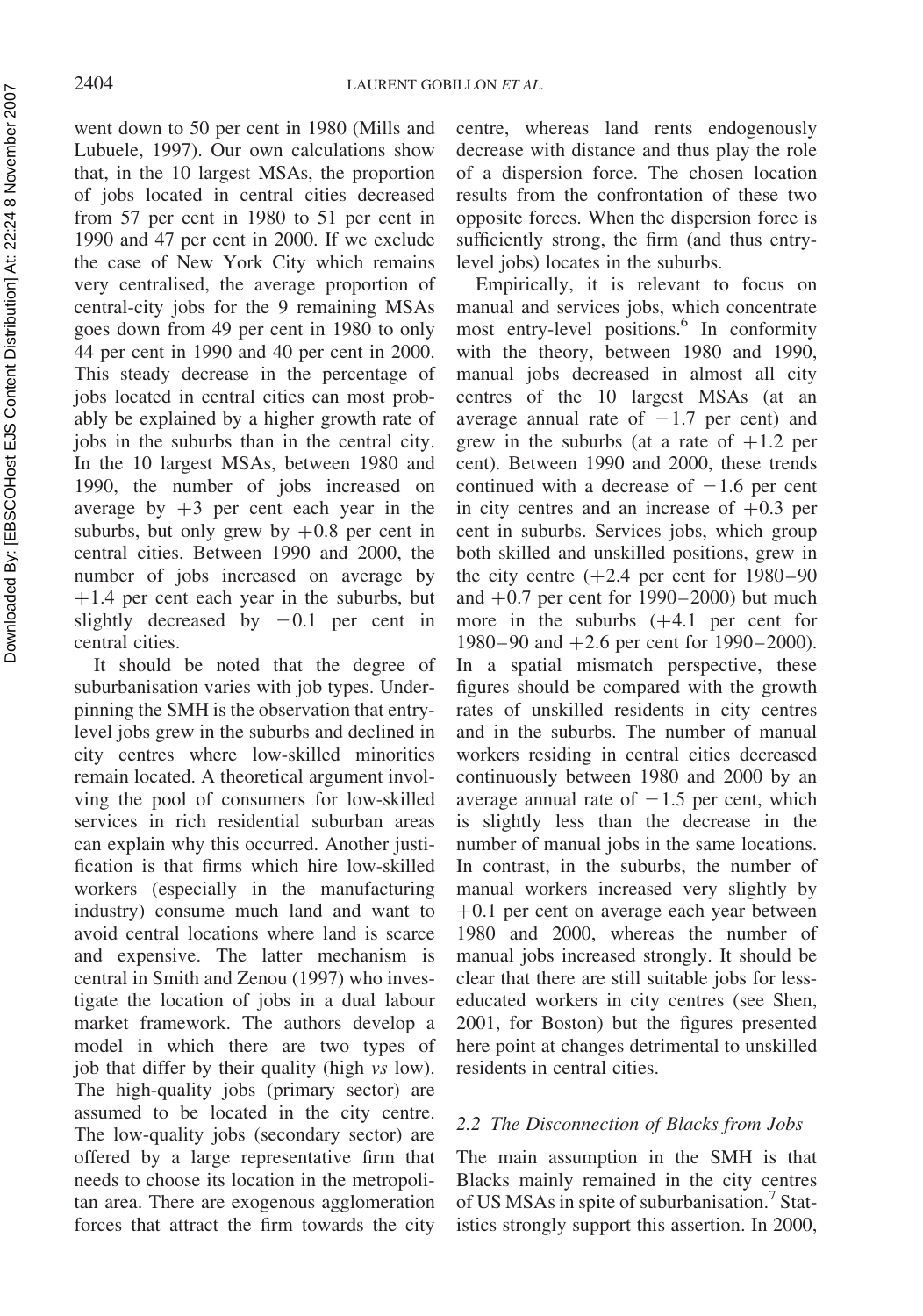in the 10 largest MSAs, 64 per cent of all urban Blacks lived in a central city in comparison with 28 per cent of the White urban population and Blacks accounted for 27 per cent of all central-city residents but only for 11 per cent of the suburban population. Although there are strong variations in these figures when computed for specific MSAs, the picture remains one of intense Black centralisation and Black concentration in the city centres of large MSAs. In Detroit, for instance, a highly segregated metropolitan area, 70 per cent of inner-city residents are Blacks, whereas Blacks only account for 6 per cent of the suburban population. At the other end of the spectrum, in Washington, Blacks still account for 44 per cent of innercity residents and only 19 per cent of suburban residents. Of course, this asymmetry goes along with a high level of Black–White residential segregation, a prevalent phenomenon in the US. According to Cutler *et al.* (1999), the average Black–White dissimilarity index in US cities stood at 66 per cent in  $1990$ .<sup>8</sup> Although segregation appears to have declined slightly over the past decade, it remains high: the Black–White dissimilarity index in 2000 ranged between 54 per cent for Dallas and 78 per cent for Chicago (Glaeser and Vidgor, 2001).

The persistence of segregation goes along with a high degree of residential inertia for Blacks. This is captured by Bogart (1998) who provides estimates of the average transition probabilities between neighbourhoods with different economic profiles for poor families with children. Over the 1979–84 period (for which the transition probabilities are computed), it appears that a Black household with children living in a low-income neighbourhood only had a 9 per cent chance to be living in a better neighbourhood the following year, whereas for Whites, this probability was above 20 per cent. Thus, Blacks living in poor areas are less spatially and socially mobile than Whites residing in poor areas. This suggests that it is more difficult for Blacks than for Whites to escape innercity residences. This is supported by another study which shows that Blacks have a lower probability than Whites to move from central city to suburbs, but a higher probability to move from suburbs to central city, even after controlling for socioeconomic characteristics (South and Crowder, 1997).

The causes of segregation and the residential inertia of Blacks in US cities are diverse. The first set of explanations, in line with the SMH, revolves around restrictions imposed on the residential choices of Blacks. In this respect, housing market discrimination has been shown to play a central role in the segregation of Blacks, as evidenced by real estate agents who propose Black customers make fewer visits than White customers (Yinger, 1986). Such a discriminating behaviour finds two direct explanations: sheer racial discrimination (Becker, 1971) where suburban homeowners do not wish to sell or rent to Blacks; and, customer discrimination where real estate agents want to avoid Blacks settling in neighbourhoods that they think would then become less attractive for their White customers (see Ondrich *et al.*, 2001). Housing market discrimination can also be accounted for by statistical discrimination in the context of imperfect information (Phelps, 1972; Aigner and Cain, 1977) where Blacks are perceived, on average, as bearing a higher default risk. Another form of discrimination is redlining where individuals living in minority neighbourhoods—as if circled by a red line—are discriminated against (see Tootell, 1996), which may stem from sheer or statistical discrimination motives. It is worth mentioning that housing market discrimination not only concerns the screening of housing units, but can also take the form of credit, mortgage and insurance discrimination (Yinger, 1996; Tootell, 1996; Ladd, 1998; Hillier, 2003; Ross and Tootell, 2004; Ross, 2005). Finally, some indirect restrictions on the residential choice of Black families may take the form of institutional regulations on land use such as zoning requirements that impose minimum lot sizes in order to prevent low-income minorities from settling in White suburban areas (Squires, 1996). Housing policies may also distort the set of location choices for Blacks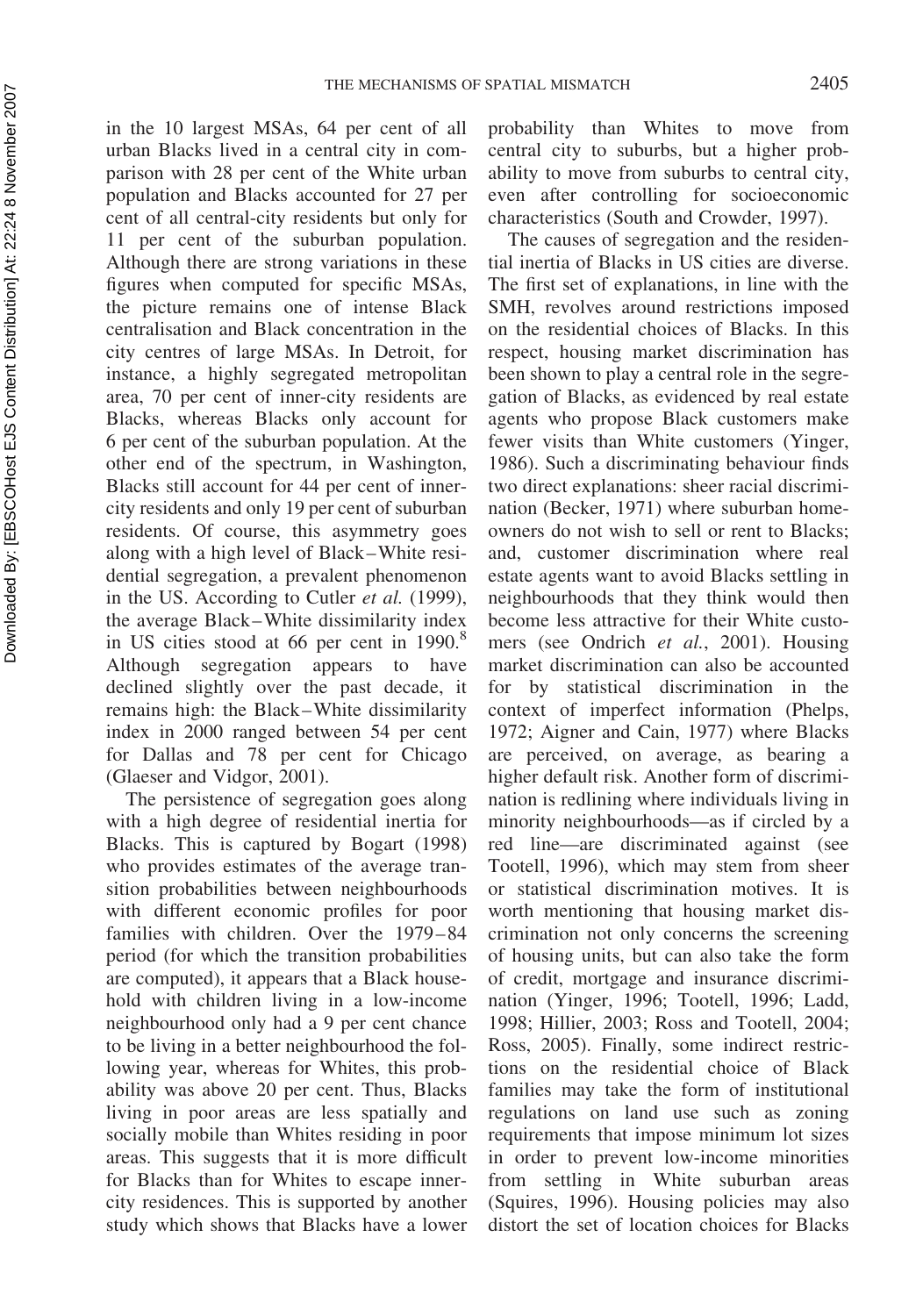when housing projects are only concentrated in the city centre (Kain, 1992).

The second set of explanations for the segregation of Blacks runs contrary to the standard SMH since it presents segregation as market-driven. In this context, an important driving-force of segregation can be that individuals have racial preferences that lead to the spatial separation of ethnic groups, as modelled in a series of theoretical works in the 1970s (see Schelling, 1969; Rose-Ackerman, 1975; Yinger, 1976; Courant and Yinger, 1977; and more recently Selod and Zenou, 2006). In the empirical literature, this is illustrated by the White flight phenomenon according to which Whites flee from racially mixed neighbourhoods when the proportion of minorities reaches a tilting-point (see Galster, 1990 and 2000). Also, minorities may self-segregate because they have preferences to reside close to individuals of their own group, as shown empirically by Ihlanfeldt and Scafidi (2002). Other segregating forces are the existence of negative externalities from the poor towards the rich or from the uneducated towards the educated, which fuel the flight out of those neighbourhoods (as in Benabou, 1993). In addition, Whites and Blacks may have different preferences for the provision of public goods which may produce spatial sorting  $\dot{a}$  la Tiebout across local communities (Anas et al., 1998). Finally, Blacks may have a higher willingness to pay for housing units characterised by some specific attributes that differ from those valued by Whites. Some spatial sorting consistent with the SMH occurs if these units are mainly located in the central city.

As Blacks are highly concentrated in city centres whereas jobs have suburbanised, there exists a spatial disconnection between Blacks and jobs. Using a dissimilarity index between the residences of Blacks and job locations, Martin (2001a) estimates that the disconnection increased by more than 20 per cent over the 1970–90 period, the reason being that Blacks suburbanised at a lower pace than jobs. Since 1990, however, the disconnection from jobs has declined, not only when the Black residential locations are compared with that of all jobs, but also when they are compared with the location of retail jobs that may better fit low-skilled workers. In 2000, the dissimilarity indexes between the residences of Blacks and jobs and between the residences of Blacks and retail jobs were both close to 55 per cent (Raphael and Stoll,  $2002$ ). It should be kept in mind, however, that these features are average trends and that American cities present a wide range of configurations (see Pugh, 1998; or Glaeser and Kahn, 2001, for city categorisations). Ihlanfeldt and Sjoquist (1998) argue that the disconnection of Blacks from jobs is prevalent mainly in big MSAs. Using Raphael and Stoll's index of spatial mismatch between residences and retail jobs, we have checked that this assertion is supported by the data. Indeed, in 2000, the correlation between MSA size and the spatial mismatch index for retail jobs and Blacks is 0.37, whereas for Whites the correlation is only 0.03.

# 2.3 The Adverse Labour Market Outcomes of Blacks

Many Blacks reside in city centres, whereas jobs have suburbanised. They thus face three alternatives in the labour market: holding a job in a suburban area far away from where they live; holding a (possibly inadequate) job in the city centre close to their place of residence; and, being unemployed. Bearing these alternatives in mind, we present empirical facts concerning the commuting patterns, access to jobs, unemployment and wages of inner-city Blacks.

Average figures on commuting patterns capture two different phenomena: the long commutes of those who work in the suburbs and the short commutes of those who work in the city centre. In 1995, White and Black commutes in the US lasted on average 23 minutes. However, in terms of distance, White workers commuted on average 11.9 miles whereas Black workers only commuted 10.5 miles (computed from McGuckin, 2000, tables 4–8, 4–15 and 4–16, using the Nationwide Personal Transport Survey).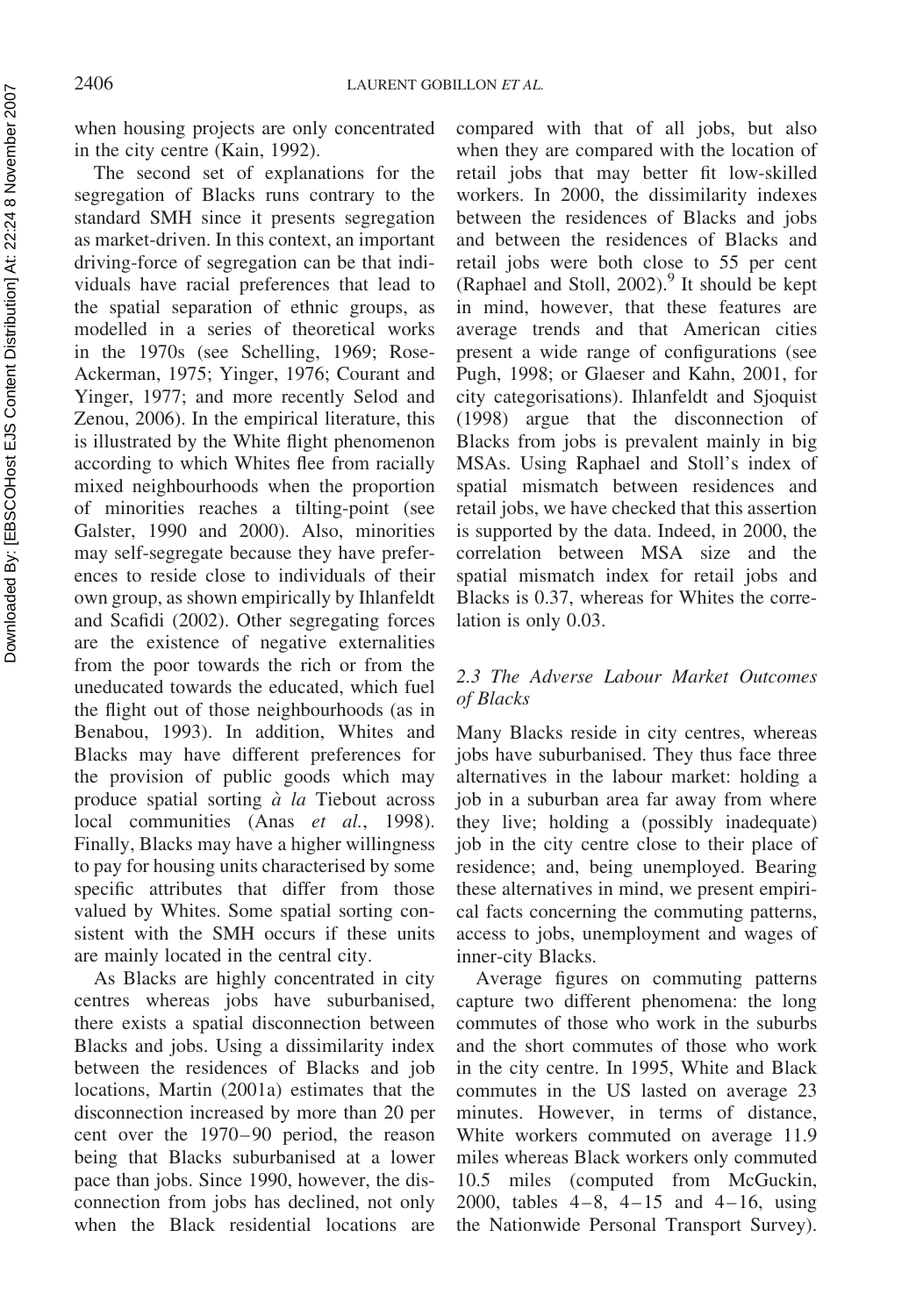A different source shows that the average travel time to work in the US in 1990 was 24 minutes for Blacks but only 20 minutes for Whites (Krovi and Barnes, 2000, using the PUMS B sample). Taylor and Ong (1995) provide figures by type of neighbourhood for 1985 which confirm this result. In predominantly White neighbourhoods, both Black and White workers commuted more than 11 miles and over 22 minutes. In predominantly minority areas, both Black and White workers commuted about 9 miles, but the commute time of Blacks (26 minutes) was significantly longer than that of Whites (21 minutes). The difference can be explained by the lower access to automobiles for innercity Blacks, which makes them resort to slower transport modes. In 1990, whereas 8.7 per cent of White households did not have a car, this percentage reached 30.4 per cent for Black households (McGuckin, 2000). In 1995, whereas 2 per cent of White workers' commutes were by public transit (by bus or by rail), this percentage stood at 12 per cent for Black workers. Similarly, Black workers resorted more to pooling (20 per cent of their trips) than White workers (14 per cent of their trips) who massively used their private vehicle to commute.

A striking pattern is that access to suburban vacancies is particularly poor for inner-city Blacks. To show this, Stoll et al. (2000) compare the distribution of people and of recently filled jobs for a pooled sample of MSAs (Atlanta, Boston, Detroit, Los Angeles) in the early 1990s. In their study, whereas Blacks were overrepresented in central cities, recently filled jobs were mainly located in the suburbs. This pattern was even more striking for the less-educated and the jobs they might have occupied. While 76.3 per cent of Black high-school dropouts (low-skilled workers) lived central cities, the suburbs gathered 79.6 per cent of recently filled low-skilled jobs. In contrast, the proportion of White high-school dropouts residing in the suburbs (77.9 per cent) was close to that of the recently filled low-skilled jobs located there.

Unemployment figures also show the disadvantage of Blacks in central cities. Brueckner and Zenou (2003) report that, in the 25 largest MSAs, the 1997 unemployment rate of innercity Blacks was 12.5 per cent, which was 5 percentage points above the unemployment rate of suburban Blacks in the same MSAs (standing at 7.6 per cent) and more than three times the unemployment rate of suburban Whites (at a low 3.7 per cent). Interestingly, the contrast between central cities and suburbs was much dampened for Whites since the unemployment rate of central-city Whites (5.5 per cent) was only 1.8 points above the unemployment rate of suburban Whites.

There also appear to be stark disparities concerning the distribution of income across places and racial groups in US cities. Mills and Lubuele (1997) report that the 1990 average income of a central-city Black was close to \$8700, which was little less than half the average income of a central-city White. Suburban Blacks had an average percapita income of \$11 000, which was onethird lower than that of suburban Whites but 25 per cent higher than that of central-city Blacks. These income differences are likely to be explained not only by human capital differences but because Blacks usually work in places where wages are very low. In a study on Atlanta, Ihlanfeldt and Young (1994) find that the wage rate for employees of fast-food restaurants increased about 1 per cent per mile when moving outwards from the CBD where Blacks are more likely to work. The existence of a positive wage gradient is further confirmed by Ihlanfeldt (1997) who reports that the hourly hiring wage in a fast-food restaurant was \$4.39 in the northern suburbs of Atlanta, but only \$3.84 in the city centre.<sup>10</sup>

Consistently, the poverty rate is always higher in central cities than in the suburbs and is usually three to four times higher for Blacks than for Whites. In 1996, whereas only 30 per cent of the US urban population resided in a central city, central cities contained more than half the poor families (US Bureau of the Census, 1997) and 72 per cent of the inner-city poor were ethnic minorities (US Department of Housing and Urban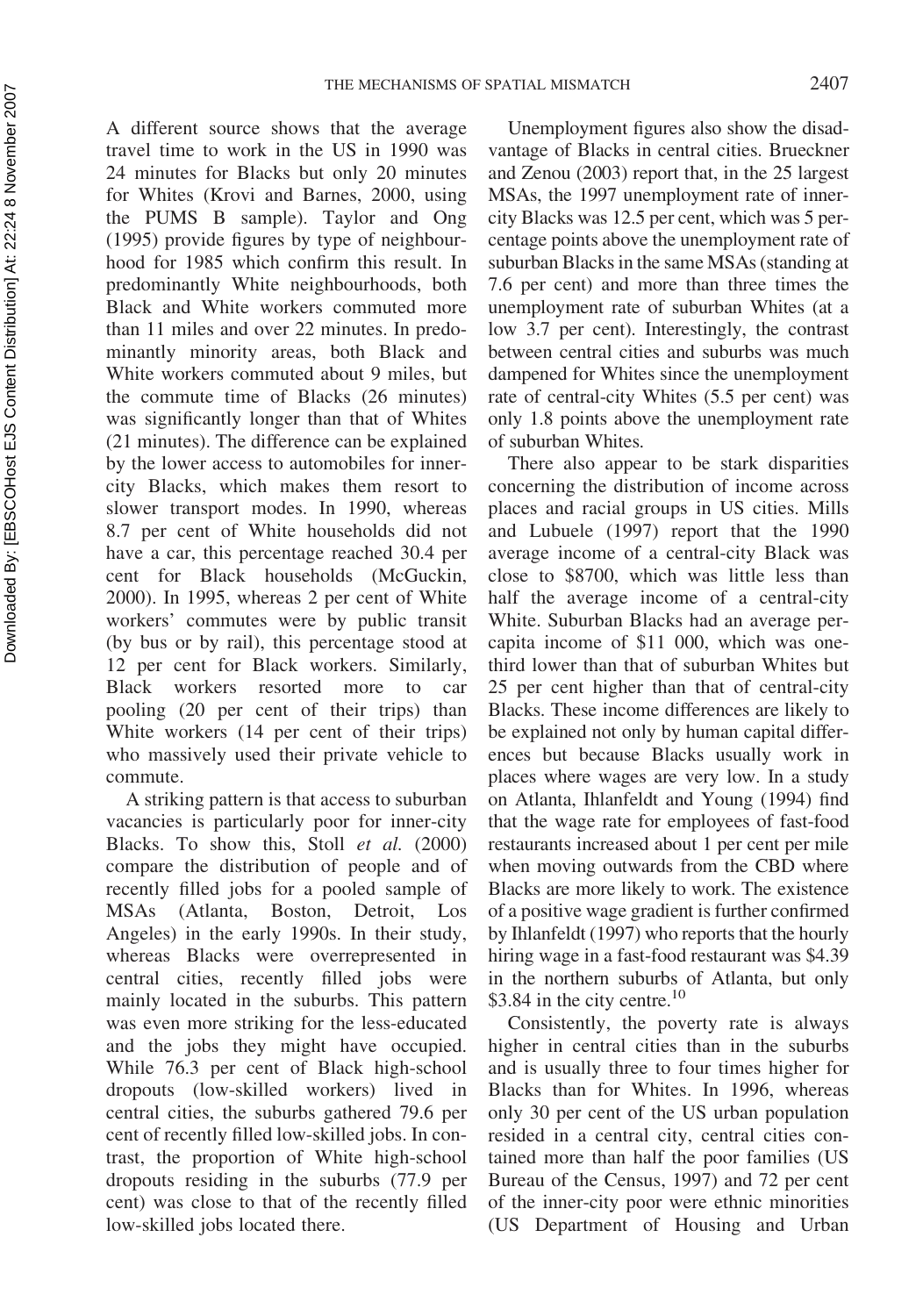Development, 1998). In 1990, 31.1 per cent of Blacks living in central cities were poor whereas the poverty rate of central-city Whites stood at only 12 per cent (Mills and Lubuele, 1997).<sup>11</sup>

We have described how Blacks are disconnected from jobs and experience bad labour market outcomes. The SMH stipulates a causal link which is supported by a series of econometric studies.<sup>12</sup> Such recent studies include Raphael (1998) who focuses on how differences in accessibility to areas of high employment growth can account for differences in the employment rates of White and Black youth, showing that nearly 20 per cent of the employment differential can be attributed to systematic accessibility differences. Similarly, Parks (2004) finds that a better spatial accessibility to jobs is associated with a lower unemployment rate among Blacks.<sup>13</sup> Stoll (1998) shows that growth in job decentralisation increases the unemployment incidence and duration for young Blacks. Weinberg (2000) finds that the residential centralisation of Blacks can account for 48 per cent to 62 per cent of the Black–White employment differential among 18–30-yearolds living in the central cities of large MAs. Weinberg (2004) shows that there is a negative effect of job decentralisation on the Black–White employment differential central cities. Finally, Martin (2004) shows that, between 1980 and 1990, the unemployment rates of Blacks increased in cities where jobs shifted away from Black locations.

While these recent studies confirm the effect of spatial mismatch on the labour market outcomes of inner-city Blacks, none of them tests a specific mechanism accounting for that effect. The next section presents the possible theoretical channels through which spatial mismatch can be harmful for inner-city minorities and discusses their empirical relevance.

### 3. The Mechanisms of Spatial Mismatch

The general tests of spatial mismatch quoted in the previous section show that the SMH is empirically grounded. However, they do not shed light on the specific underlying

mechanisms. This section presents the mechanisms put forward by the theoretical models and reports the related empirical tests in the literature. We can think of (at least) seven different underlying mechanisms that explain how distance to job opportunities could be harmful.<sup>14</sup> Explanations  $(1)$ – $(4)$  adopt the point of view of minority workers (labour supply), whereas explanations  $(5)-(7)$  adopt the perspective of firms (labour demand)

- (1) Workers may refuse a job that involves commutes that are too long because commuting to that job would be too costly in view of the proposed wage.
- (2) Workers' job search efficiency may decrease with distance to jobs. In other words, for a given search effort, workers who live far away from jobs have fewer chances to find a job because, for instance, they get less information on distant job opportunities.
- (3) Workers residing far away from jobs may not search intensively. For instance, when house prices decrease with distance to jobs, distant workers may feel less pressured to search for a job in order to pay their rent.
- (4) Workers may incur high search costs that cause them to restrict their spatial search horizon at the vicinity of their neighbourhood.
- (5) Employers may discriminate against residentially segregated workers because of the stigma or prejudice associated with their residential location (redlining). In particular, suburban employers may consider that, on average, inner-city residents have bad work habits or are more likely to be criminal (statistical discrimination).
- (6) Employers may refuse to hire or prefer to pay lower wages to distant workers because commuting long distances makes them less productive (they are more tired or more likely to be absent).
- (7) Suburban employers may think that their White local customers are unwilling to have contacts with minority workers. They thus discriminate against minority workers (customer discrimination) and in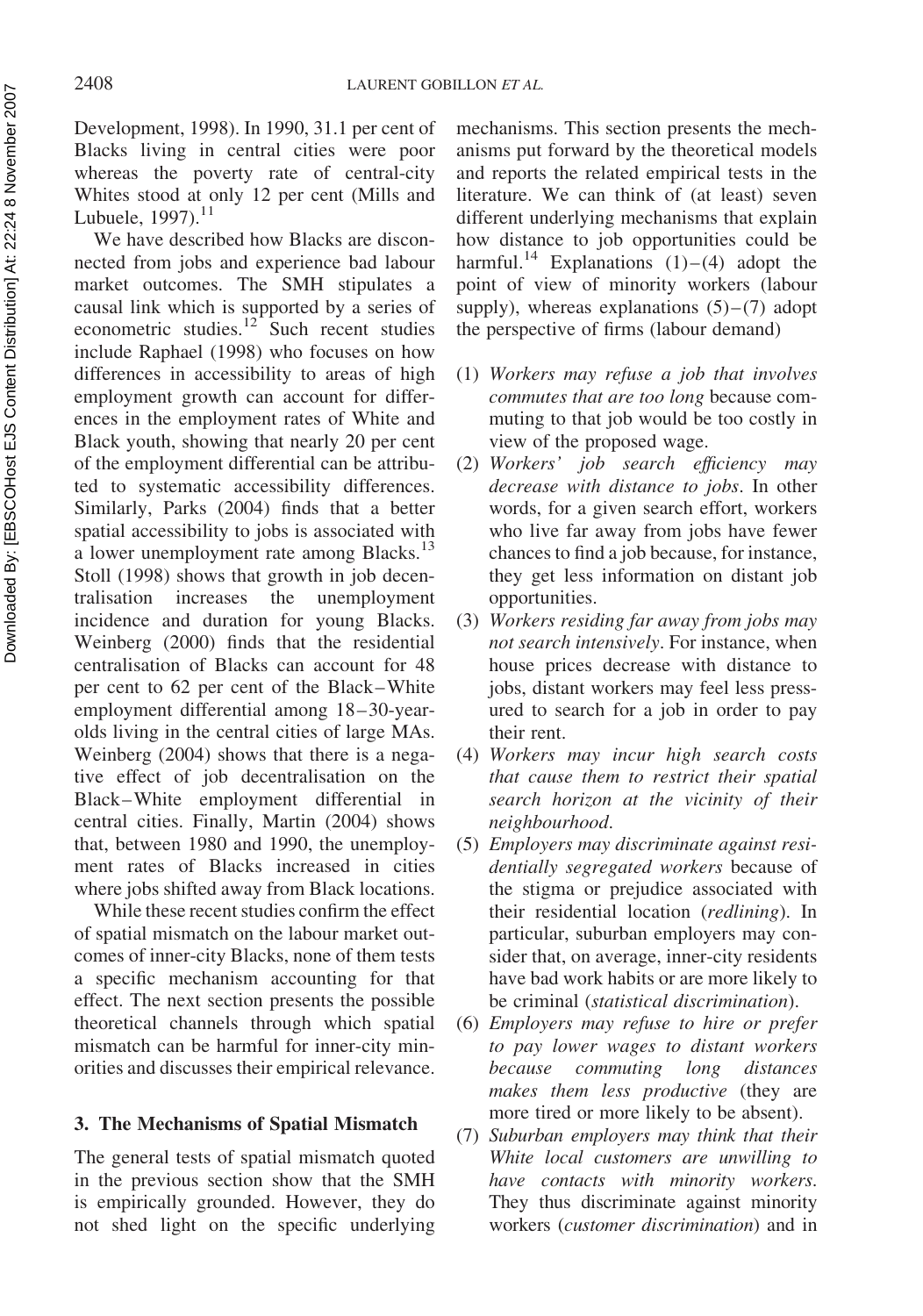particular against those located in the central city.

It should be noted that these arguments are not directly based on ethnicity, with the exception of (7) and possibly (5). Explanations (5) and (7) operate because of the separation between city centres and suburbs, but do not involve a mechanism which intensity increases with physical distance. To the best of our knowledge, all these points have been formalised in a spatial setting, with the exception of (7). It should be said that a single model sometimes incorporates several of these points (in particular, see Arnott, 1998 and Anas, 2003) and that some mechanisms are embodied in models that do not always adopt a standard spatial mismatch perspective. In some models, the spatial disconnection between residences and jobs results from free location choices and thus departs from the traditional perspective of the SMH in which housing choices are supposed to be constrained. While assuming free location choice may be a modelling device used by several authors, this may nevertheless have important implications for the relevance of economic policies. In particular, should differences in labour market outcomes be addressed if they result from free location choices? We do not take part in this debate since the focus of our paper is only to show how labour market outcomes may be related to distance and job opportunities, as was first pointed out by the SMH. Also note, that even though we focus on the standard spatial mismatch pattern, the mechanisms are general and may apply to other situations, including contexts in which unemployed workers in the suburbs are disconnected from suburban jobs. This section details the above-mentioned mechanisms by discussing both models and empirical studies, distinguishing the point of view of workers and that of firms.

# 3.1 Spatial Mismatch: The Workers' **Perspective**

Commuting costs are too high in view of the offered wages (1). The spatial mismatch empirical literature focused for many years on the role of commuting costs as a deterrent for central-city Blacks to accept distant jobs (since the potential wages net of commuting costs would be too low). In US cities, this mechanism could significantly contribute to the unemployment of inner-city minorities.

Coulson et al. (2001) provide a model that shows how the high commuting costs faced by central-city residents can explain their adverse labour market outcomes when firms locate in the suburbs. The authors consider two asymmetrical zones (a central city or CBD and a suburb or SBD), which form two separate local labour markets. Whereas workers are assigned to a place of residence (for some in the central city, for others in the suburbs), firms endogenously decide whether to locate in the central city or in the suburbs, the suburbs being more attractive due to lower entry costs. Workers can hold a job in either of the two zones, but incur higher transport costs if they work out of their zone of residence. In each zone, workers are heterogeneous with respect to their utility or their capacity to commute out of their zone of residence. This assumption can account for the heterogeneity of locations in each zone. In this context, different individuals anticipate different commuting costs and thus different net wages for potential job offers. The firms' differing entry costs, the heterogeneity of workers with respect to transport costs and the frictions in the job-matching process combine to generate a spatial mismatch situation. The authors show that there exists an equilibrium in which the SBD residents work in their zone of residence (which is more attractive for firms) whereas some residents of the CBD commute daily to the SBD (reverse commuting). In this equilibrium, the number of job vacancies in the CBD is lower than in the SBD, in particular because the entry-cost differential favours job creation in the SBD. Moreover, in the SBD, the unemployment rate is lower and the gross wage is higher than in the CBD. Whereas the CBD residents who bear low commuting costs find SBD jobs attractive,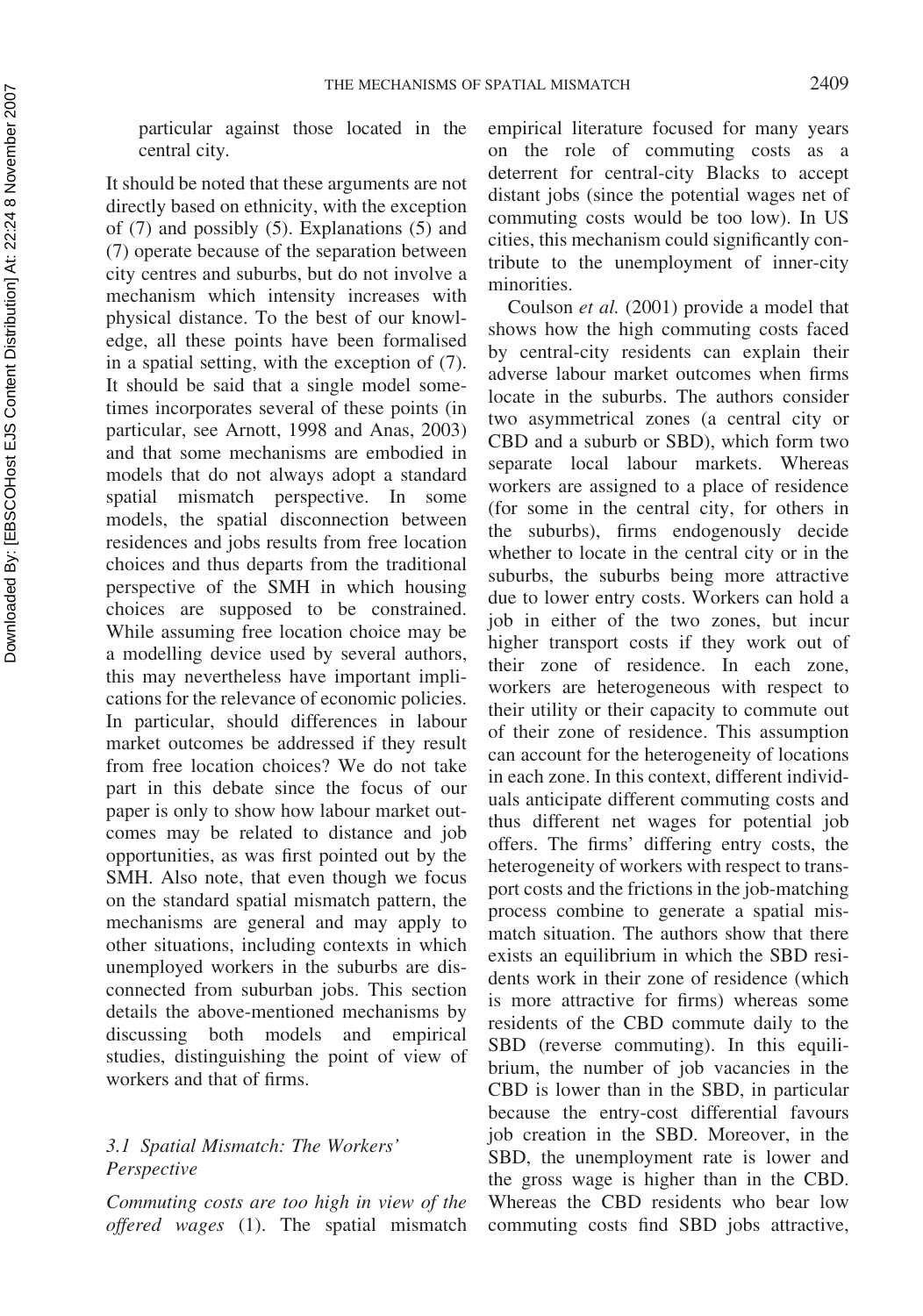those with high commuting costs prefer to search in the CBD even if the unemployment rate is higher there. The model simultaneously accounts for both the low income and the high unemployment rate of city-centre residents.

Following the standard version of the SMH, Brueckner and Martin (1997) and Brueckner and Zenou (2003) propose models which investigate the effect of housing market discrimination on the labour market outcomes of Blacks. The first attempt to model spatial mismatch in a standard urban economics framework was the work of Brueckner and Martin (1997; see also Martin, 1997) which showed how job decentralisation and housing market discrimination combined to depress the wages of minorities. Considering a local labour market at each end of a linear city (a central-city employment centre and a suburban employment centre), the authors presented a comparison 'before' and 'after' the introduction of spatial mismatch in the model—that is, 'with' and 'without' housing market discrimination assigning Blacks to central-city locations. However, this formalisation did not model the effects of spatial mismatch on unemployment rates.

Brueckner and Zenou (2003) propose an extension that bridges this gap. As in Brueckner and Martin (1997), the authors consider a closed linear city with absentee landlords with an employment centre at each end of the segment: the central business district (CBD) and the suburban business district (SBD). They assume that these centres form two separate local labour markets. Labour demand is exogenous and the same each centre so that it limits the number of available local jobs. There are two continua of individuals, Blacks and Whites, who are distributed in the city and go to work in one centre or the other. Each individual chooses where to search for a job by comparing the expected wages offered in each centre net of commuting costs. The authors assume housing market discrimination so that Blacks are not authorised to live in the suburbs (close to the SBD). In this context, Black workers are skewed towards the CBD and Blacks' residences are thus remote from the

SBD. For a Black worker, working in the SBD involves high commuting costs, which deters many of them from accepting SBD jobs even though some of them accept working in the SBD. As a result, the Black CBD labour pool is large relative to the Black SBD pool. In a simple version of this model, the wages of both Whites and Blacks are set at an exogenous level. Black workers are paid at the minimum wage and Whites are better paid (which could be justified if they are more skilled). In equilibrium, the combination of fixed wages and fixed local labour demand generates unemployment so as to clear the labour market. As the Black labour supply is skewed towards the CBD under housing market discrimination, the unemployment rate of Blacks is higher in the CBD than in the SBD (in conformity with the descriptive statistics presented in section 2.3). Without housing market discrimination (implying that the labour supply of Blacks would be equally shared between the two centres), the unemployment rate of all Blacks would lie between the CBD and SBD unemployment rates that prevail in the restricted equilibrium.

A limit of the fixed-wage setting, however, is that it does not yield any prediction of the effect of spatial mismatch on wages. This limit is addressed in an extension of the model in which the wages of Blacks are endogenously determined to deter shirking. In this efficiency-wage setting, unemployment acts as a worker discipline device which enables employers to pay lower wages when unemployment is higher (see Shapiro and Stiglitz, 1984). In this context, the authors obtain exactly the same result as in the fixedwage setting concerning the unemployment rates. In addition, they also show that Black CBD workers have lower wages than Black SBD workers in the spatial mismatch equilibrium (replicating the stylised facts presented in section 2.3). The wage of all Blacks in the unrestricted equilibrium lies between the CBD and SBD wages of Blacks in the restricted equilibrium.

Concerning empirical work, some authors have tried to test the effect of commuting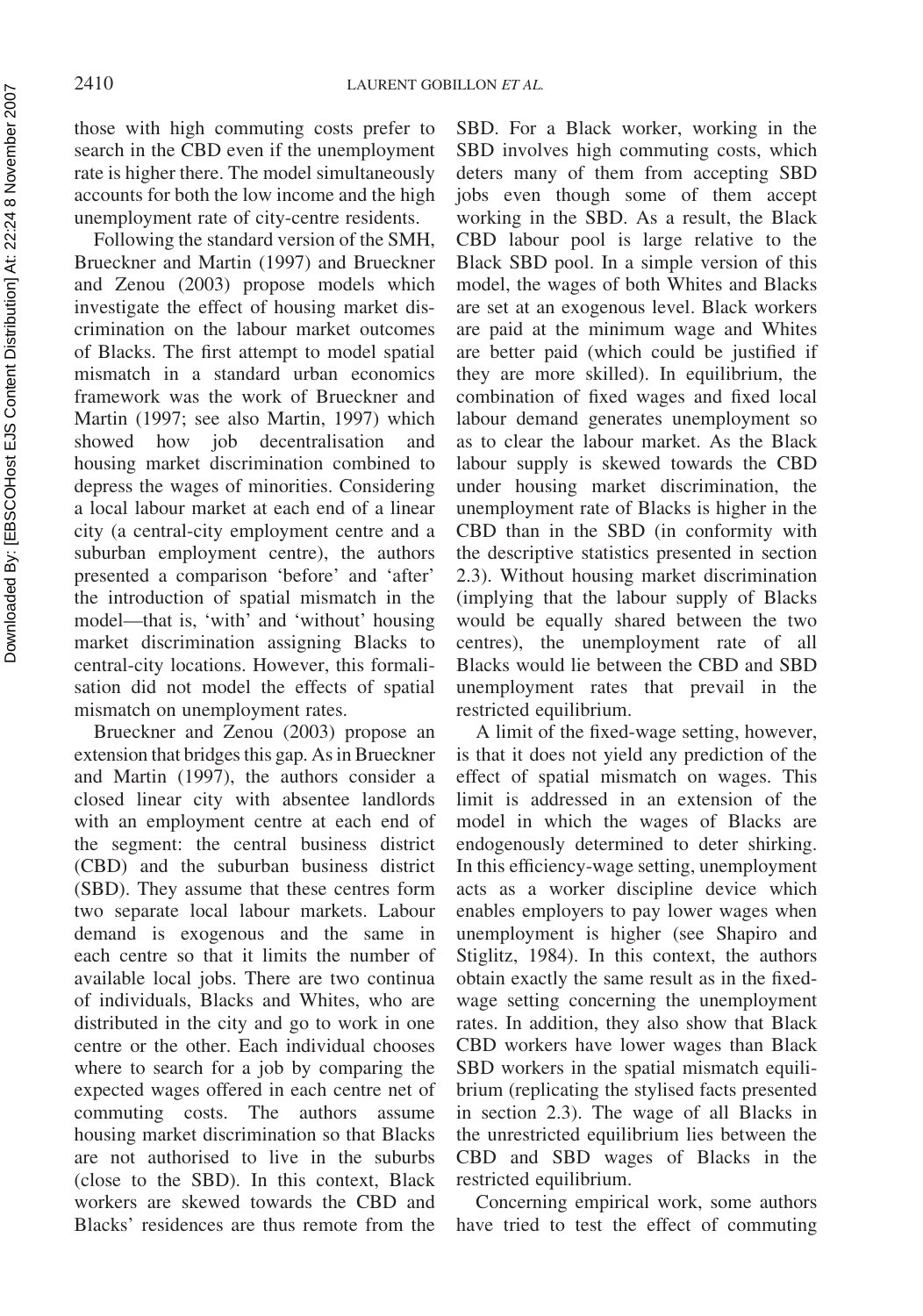costs in the acceptance or refusal of jobs.<sup>15</sup> Zax and Kain (1996) analyse the impact of a firm's relocation from Detroit's central city to a White suburb on workers' mobility and employment. They show that, as White employees are confronted with longer commutes, they move to get closer to the firm's new location. However, few Black employees change their place of residence (maybe because they are discriminated against in the housing market in the White suburbs). Moreover, the increase in the commuting distances of Black workers induces many of them to quit their jobs. Fernandez (1994) obtains similar results studying the relocation of a food-processing firm from the centre of Milwaukee to one of its suburbs. The issue of job accessibility is thus crucial and the spatial mismatch mechanism can be amplified when distant workers do not have access to a fast and efficient transport mode. In particular, as cars may be too expensive for some workers, they may have to rely on public transit which may not reach all job locations and may be very time-consuming. In this respect, Kawabata (2003) finds that a better job-access by public transit increases the likelihood of working and the number of hours worked for individuals who do not have a car. The effect is bigger in cities such as San Francisco and Los Angeles because of the city structure than in Boston which is more compact. Ihlanfeldt and Young (1996) show that, in Atlanta, one-third of the differences in Black employment share between centralcity and suburban fast-food restaurants is attributable to the fact that suburban firms are less frequently served by public transit. Holzer et al. (2003) find that the expansion of the railway system in San Francisco to a predominantly White, high-growth and lowunemployment suburb increases the relative employment of minority workers near the station. Raphael and Rice (2002) show that car ownership increases the employment rate and the number of hours worked but, surprisingly, decreases hourly earnings. Ong and Miller (2005) show that the 'transportation mismatch' (the lack of access to a private automobile) is the most important factor in

generating poor labour market outcomes, particularly for disadvantaged neighbourhoods in the Los Angeles metropolitan area. Raphael and Stoll (2001) find that raising minority car-ownership rates to the White carownership rate would considerably narrow interracial employment rate differentials.

Job search is inefficient far away from jobs (2). The second mechanism revolves around the decrease with distance in the available information on job opportunities. It suggests that a worker who resides far away from job opportunities has less information about jobs than an individual who resides closer to job opportunities. Indeed, several empirical studies support the idea that physical distance to jobs reduces the available information on the existence and characteristics of job vacancies (see Ihlanfeldt and Sjoquist, 1990; Ihlanfeldt, 1997). One possible reason is that job seekers do not know exactly where to search in distant places they are not accustomed to. They may be less efficient because they search in the wrong locations. Another reason could be that many firms resort to local recruiting methods (such as having advertisements published in local newspapers or by posting 'wanted' signs) which disadvantage distant workers (see Turner, 1997). In this context, Davies and Huff (1972) find that individuals looking for a job can only search efficiently in a restricted perimeter centred around their residence, which could turn out to be inefficient. Stoll (2005) finds that, among the less-educated population of Atlanta and Los Angeles, Blacks and Latinos search for a job in areas with a higher level of job skill requirements than do Whites. Finally, Holzer and Reaser (2000) show that in Atlanta, Boston, Detroit and Los Angeles, unskilled Black workers apply less to suburban jobs than to central-city jobs.

The role of spatial frictions in job search efficiency was first modelled by Wasmer and Zenou (2002) who formalise the link between distance to jobs and unemployment in a searchmatching model (Mortensen and Pissarides, 1999; Pissarides, 2000). In their paper, the authors consider a linear city in which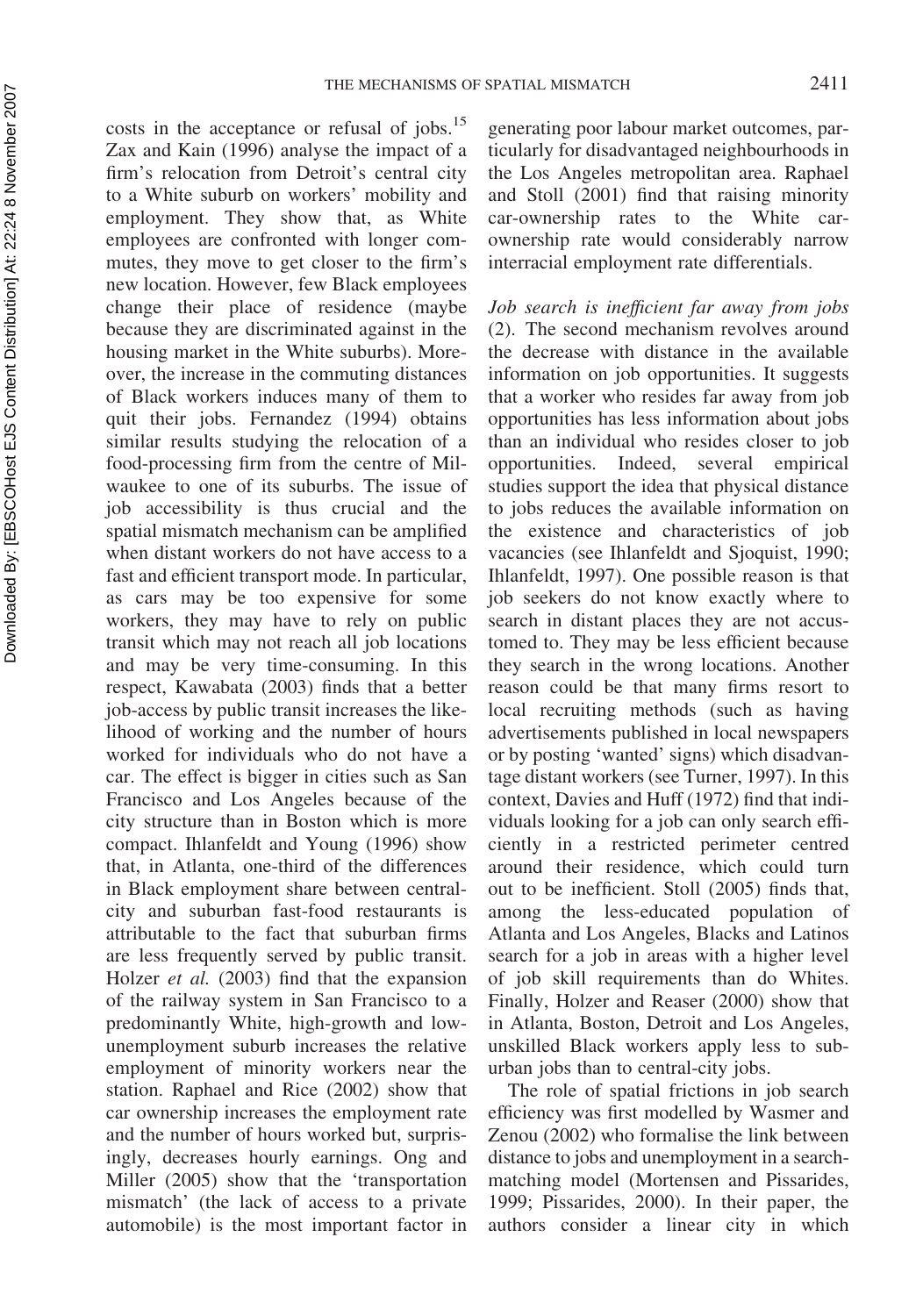individuals endogenously sort themselves at a greater or shorter distance from a unique employment centre, which should be considered as a suburban employment centre if one has in mind the configuration of a US city (see the descriptive statistics on job suburbanisation in section 2.1). The main idea is that search efficiency is reduced with the distance between a searcher's residence and the prospective centre of employment. At the aggregate level, the number of matches between the two sides of the market (workers and firms) depends on the average search efficiency of unemployed workers (given their locations) and on labour market tightness (the number of vacant jobs per unemployed worker) as in traditional job search models. In this model, individuals change their residential location at no cost whenever they experience a change in their employment status, so that occupied and unemployed workers reside in distinct portions of the city.<sup>16</sup> The model's contribution lies in the existence of several forces that attract unemployed and occupied workers with different intensities. The first one is the fact that the employed workers travel to the job centre more frequently than the unemployed workers so that residing closer to the job centre becomes relatively more attractive for employed workers than for unemployed workers. Conversely, there exists an attraction force towards the job centre that only concerns unemployed workers: the increase in their job search efficiency associated with proximity to jobs. The confrontation of these two opposite forces leads to two possible urban configurations in equilibrium. A first equilibrium, the 'integrated-city equilibrium', has unemployed workers residing close to the employment centre whereas employed workers reside further away. In a second equilibrium, the 'spatial mismatch equilibrium', the opposite is true: employed workers reside close to the employment centre whereas unemployed workers reside at a distance from job opportunities. Which equilibrium prevails depends on a trade-off between the difference in commuting costs per unit of distance for employed and

unemployed workers and the expected return of being more efficient in search when unemployed workers reside marginally closer to the employment centre. The spatial mismatch equilibrium prevails when the expected return associated with search efficiency is lower than the difference in commuting costs between employed and unemployed workers. In this case, employed workers are willing to pay higher land rents than unemployed workers to live closer to the suburban employment centre and bid away unemployed workers at a distance from jobs (i.e. close to the historical centre). In this spatial mismatch configuration, unemployed workers who are far away from jobs have little chance of finding a job. The overall unemployment rate is higher and the search efficiency is lower when unemployed workers reside at a distance from jobs than in the other equilibrium in which they reside close to jobs.

Observe that the lack of information generated by distance to jobs can also involve local social interactions. The key intuition is that, in a neighbourhood far from jobs, all workers are affected by distance so that the unemployment rate in the neighbourhood is high. It is thus all the more difficult for each individual to rely on personal connections to refer them to jobs as many neighbours are themselves unemployed, so that unemployment is further exacerbated (Mortensen and Vishwanath, 1994; Calvo-Armengol, 2004; Selod and Zenou, 2006).

The empirical evidence is consistent with the model's findings. Rogers (1997) and Immergluk (1998) argue that, for informational reasons, the workers who reside close to jobs remain unemployed for a shorter period of time. In US cities, Blacks are far away from job opportunities (see section 2.2) and the mechanism should thus apply to them. Stoll and Raphael (2000) show that Whites have a better job search quality than Blacks because they search in areas where employment growth is higher and that the difference in spatial job search quality between Whites and Blacks explains nearly 40 per cent of the difference in their employment rates. Holzer and Reaser (2000) show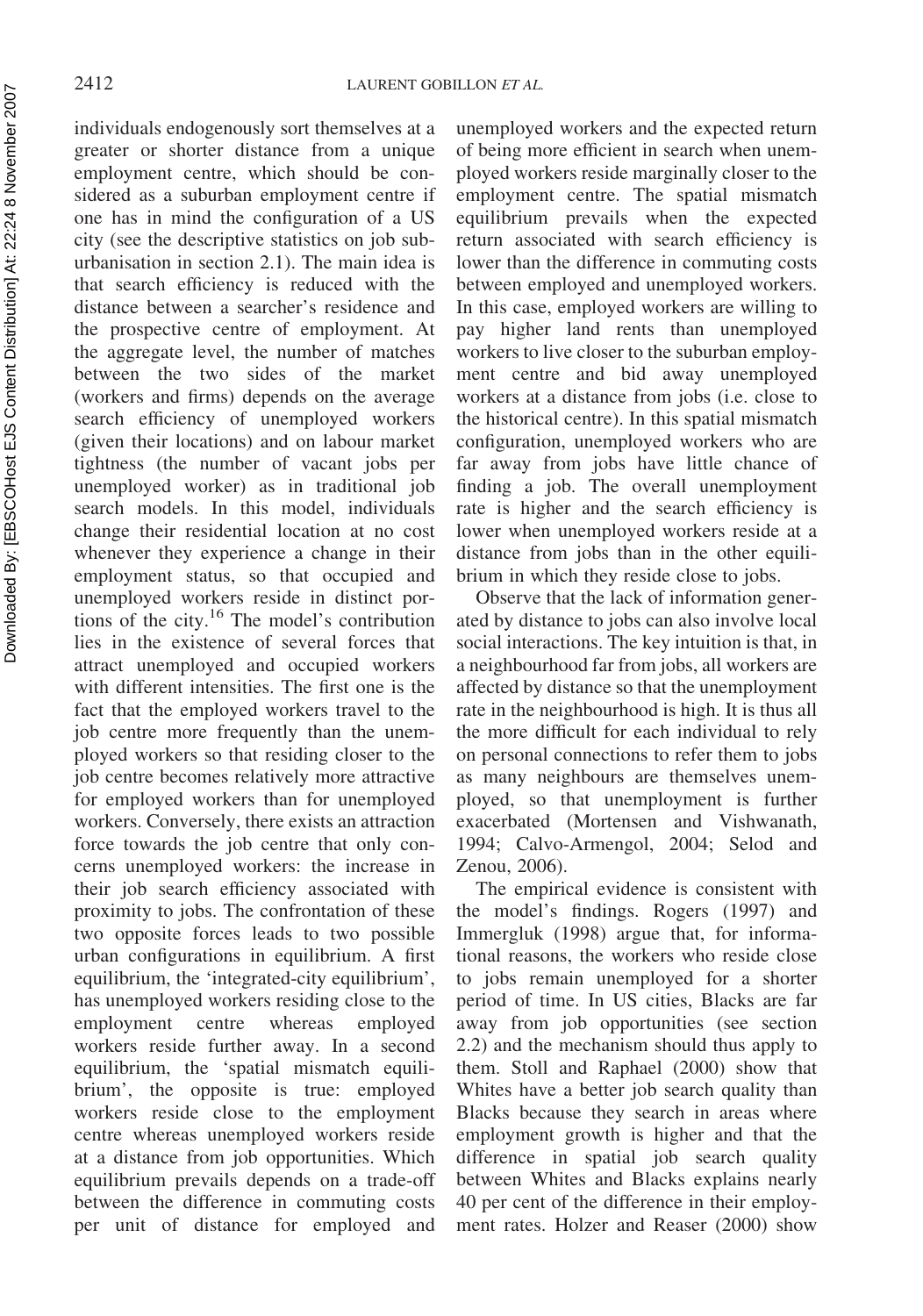that less-educated Black males (who search less in the suburbs) are less likely to be hired in the suburbs. They attribute this result to low information flows (but also to higher costs of applying). More accurate studies would certainly be needed to determine explicitly how distance affects unemployment through its negative effect on job search efficiency. For instance, one could think of a two-equation model. In a first equation, the number of obtained job offers would be explained by distance to job opportunities. In a second equation, the individual probability of unemployment would be explained by the number of job offers reaching the individual and by an index of distance to job opportunities. The reason for introducing the latter index is to control for all other mechanisms affecting unemployment and involving distance. It is then possible to rewrite the second equation in reduced form using the first equation. Estimating both the reduced form and the first equation would make it possible to evaluate the effect of distance on unemployment through job search.<sup>17</sup> Of course, this would require very specific individual and spatial data.

Distant workers do not search intensively for a job (3). Another mechanism which can explain unemployment patterns in US cities relies on the incentives to search for a job. Smith and Zenou (2003) propose a model that focuses on the job search intensity of workers. The authors consider a searchmatching framework with housing in an urban context similar to that of Wasmer and Zenou (2002, 2006) except that land consumption is now endogenous. In their model, when an unemployed worker increases his search intensity, he incurs a loss in utility in the short run because of higher transport costs (more frequent search trips) and a lower housing consumption (because of a lower net disposable income, housing being a normal good). However, he gains in the long run because searching more intensively increases his chances of obtaining a job and thus his lifetime surplus (because he can expect a higher expected income). In this context, each unemployed worker determines his optimal search intensity by equating the short-run losses with the long-run gains. When it comes to choosing their residential location, unemployed workers face the following trade-off: because of high rents, locations near the employment centre are costly in the short run but allow higher search intensities, which in turn increase the long-run prospects of re-employment. Conversely, locations far away from the employment centre are more desirable in the short run (because of low rents) but allow only infrequent trips to the employment centre and hence reduce the long-run prospects of re-employment. Under some assumptions, the authors show that three different equilibria can prevail. The 'integrated-city equilibrium' and the 'spatial mismatch equilibrium' (as in Wasmer and Zenou, 2002) and a 'core– periphery equilibrium', where short-run unemployed workers reside close to jobs while those who are long-run unemployed live far away from jobs, the employed living in between them. In the last two equilibria, there is a group of unemployed workers who reside far away from jobs, live in cheap dwellings and are thus not induced to search very hard for jobs. They will remain unemployed for a long time. This model formalises a mechanism supporting the spatial mismatch hypothesis: if Black workers live far away from jobs where housing is cheap, then they will be induced to search less intensively than if they lived closer to jobs in more expensive dwellings.

Using English sub-regional data, Patacchini and Zenou (2006) empirically confirm that living in areas where rents are higher induces workers to search more for a job: a one-standard deviation increase in housing prices raises search intensity by about onethird of a standard deviation. However, a complete test of the model should relate distance to jobs to land rents, search intensities and employment outcomes.

Search costs deter workers from searching far away (4). When search costs are high, workers may be deterred from searching far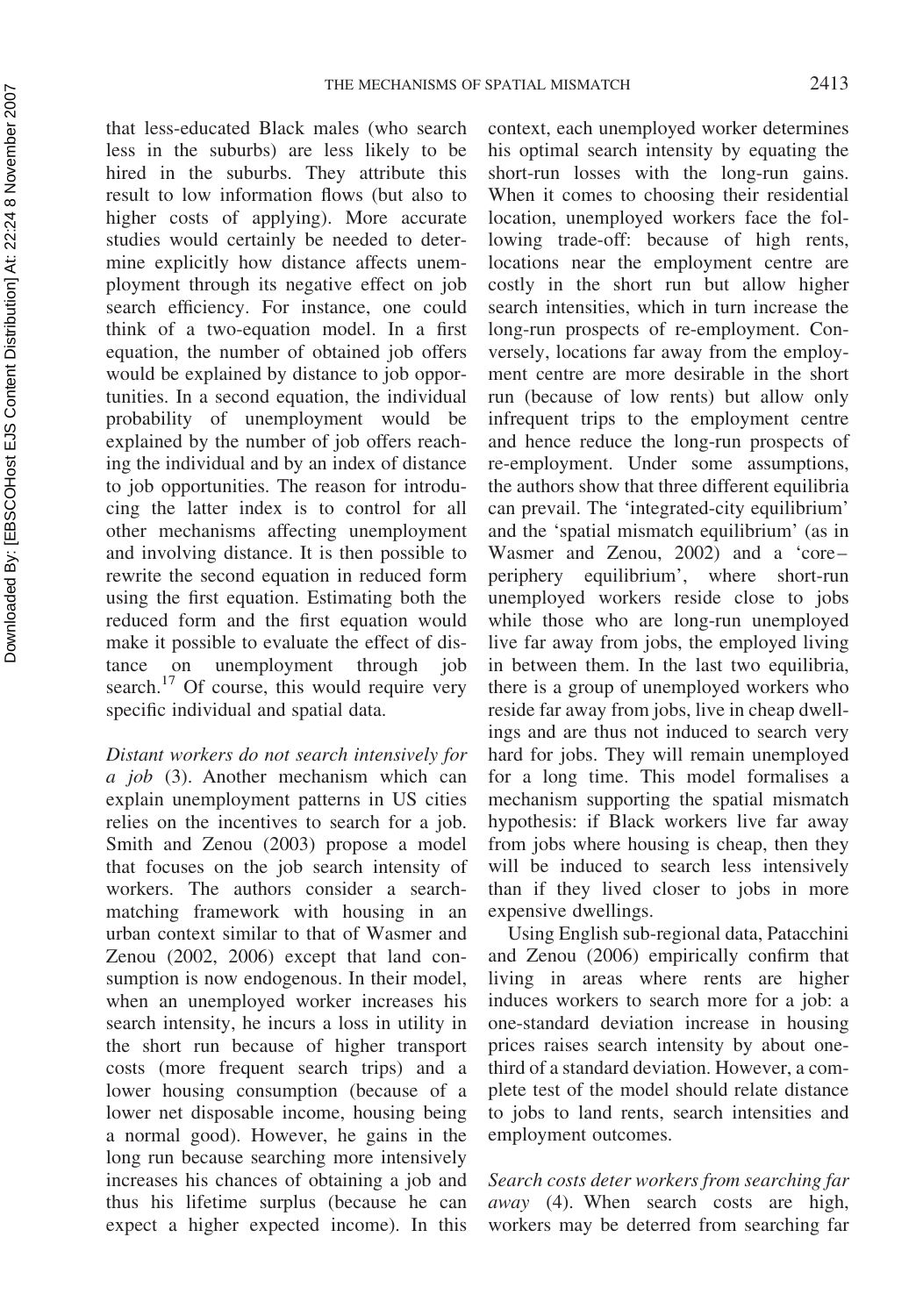away from their residential location and may restrict their search horizon to their neighbourhood or its close vicinity, even if the neighbourhood only offers a few low-quality jobs. Some empirical evidence already mentioned in (2) is also consistent with the assumptions in (4) (Stoll, 2005; Holzer and Reaser, 2000).<sup>18</sup> Other studies, however, are more specific to (4). For instance, Stoll (1999) shows that increasing Blacks' access to cars or decreasing their average distance to search areas (thus decreasing their search costs) should lead to a more extensive geographical job search. Holzer et al. (1998) find that Blacks cover less distance than Whites while searching.

High search costs may deter inner-city minorities from searching in the suburbs where jobs are located, explaining their bad labour market outcomes. The mechanism was first modelled by Ortega (2000) in a two-area search-matching framework. Contrary to Wasmer and Zenou (2002), the author assumes that jobs are located in two different areas (that we will interpret as a city centre and its suburbs). Workers choose in which area to search. At each point in time, some jobs are destroyed, but the destruction rate is exogenous and higher in the central city than in the suburbs. The main assumption in this model is that the search costs differ depending on whether workers search in their area of residence or in the other area. $19$  Indeed. searching in the other area involves additional travel: search costs are assumed to be zero in the home area and strictly positive in the host area. Under this assumption, central-city residents (respectively suburban residents) have higher costs to search in the suburbs (respectively in the city centre) than to search in the city centre (respectively in the suburbs). The efficiency of job search is endogenously determined in each area and depends on the local labour market tightness. Individuals choose where to search for a job by trading off the efficiency and the cost of job search. When the probability of finding a job is higher in the suburbs than in the central city, centralcity residents face a trade-off between the benefit of a more efficient job search in the suburbs and its higher cost. The main result of the model is that, when the search cost is too high, central-city residents have no incentive to search for a job in the suburbs and the unemployment rate in the city centre is higher than in the suburbs. Suburban wages bargained by central-city residents are lower than those bargained by suburban residents for suburban jobs. This asymmetry results from the high search cost that lowers the bargaining power of individuals at a distance from their place of residence.

We do not know of any paper providing a relevant empirical test of how distance to job opportunities can explain labour market outcomes through search costs. As in (2), one may want to rely on a two-equation specification. In a first equation, search costs would be explained by distance to job opportunities. In a second equation, the individual probability of unemployment would be explained by the search cost variable and an index of distance to job opportunities. This strategy would make it possible to isolate what part of the effect of distance on unemployment can be attributed to search costs. However, it is hard to come up with a relevant variable to measure search costs as one would like the proxy to be unrelated to commuting costs. In particular, a car-ownership dummy cannot be used to proxy for search costs as the transport mode is also related to commuting costs.

# 3.2 Spatial Mismatch: The Firms' Perspective

Distance may yield bad labour market outcomes because employers are reluctant to hire workers who live far away from their workplace or in other neighbourhoods. The next three mechanisms provide justifications for this behaviour.

Territorial discrimination (5). A segregated spatial structure in which ethnic minorities are spatially disconnected from jobs can give rise to employer discrimination on the basis of the applicant's residential location (redlining). As far as the labour market in US cities is concerned, suburban employers may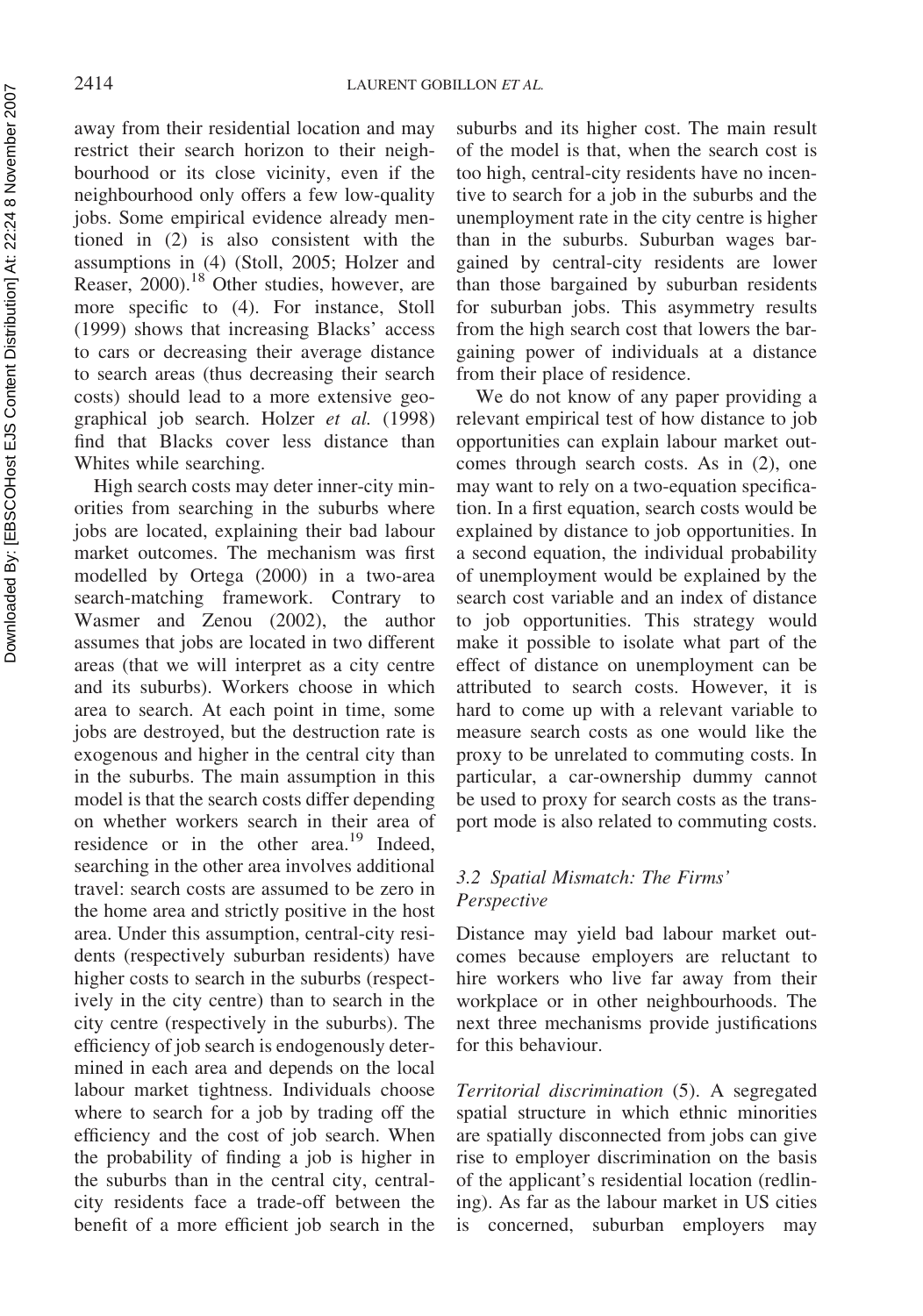discriminate against inner-city residents—for instance, because they view them as more likely to be criminal, dishonest or having bad work habits.

Zenou and Boccard (2000) provide a model in which redlining can amplify unemployment problems. The authors consider a linear city in which all jobs are grouped in a single employment centre. There are two continua of Black and White workers that can be employed or unemployed. Both groups commute to the employment centre, endogenously decide where to locate in the city and the quantity of land they want to consume, land being a normal good. The two groups differ since Blacks bear a higher commuting cost per unit of distance than Whites and since they are discriminated against by employers (so that it is more difficult for them to get a job). Irrespective of their residential location, Blacks are thus more unemployed than Whites. Two different urban equilibria can occur depending on a trade-off between transport costs and land consumption: when the transport cost of Blacks is high enough, they bid away all Whites from the vicinity of the employment centre which thus gathers all unemployed and employed Blacks (equilibrium 1). When the transport cost of Blacks is sufficiently low, then Black and White unemployed workers alike locate close to the employment centre whereas Black and White employed workers locate at the other end of the city where they can consume more land since they are richer (equilibrium 2). In other words, when the transport cost of Black workers is sufficiently large, a city is segregated by race. When the transport cost of Black workers is sufficiently small, a city is segregated by employment status. In this framework, the authors introduce redlining which they model as an additional labour market discrimination on all the workers residing close to the employment centre. In the first equilibrium, Blacks are discriminated against both racially and spatially (because of redlining) and thus their unemployment rate is very high. In the second equilibrium, redlining increases the unemployment rate of both Blacks and Whites since all unemployed

workers gather around the employment centre. An interesting feature of that model is that it shows how redlining can differently affect minorities depending on the city structure and on who resides beyond the 'red line'. A truly SMH perspective, however, would require changing the model's assumptions. Indeed, it would have been more relevant to have Blacks located far away from jobs and employers redline this zone instead of the employment centre.20

To our knowledge, the effect of redlining on the labour market outcomes of Black workers has not been investigated empirically. It would be interesting to test whether redlining matters, as the popular press often relates stories about firms that do not want to hire workers living in 'bad' neighbourhoods (see Wilson, 1996) and which are in general not well-connected to jobs. An empirical test of the mechanism could rely on the standard methodology used to investigate the existence of redlining on the housing market (see section 2.2 for references).

The productivity of distant workers is too low (6). Employers may consider that distance to jobs deteriorates productivity because of long commuting trips. This can be the case if distant workers are more likely to be late or tired or reluctant to provide high levels of effort than those who reside closer to jobs. This is particularly true for some jobs (such as working in a restaurant) which involve long breaks during the day (typically between 2 p.m. and 6 p.m.). The workers who live nearby can go back home and relax whereas the workers that live further away cannot rest at home, which certainly affects their productivity. Also, because of the lack of good public transport in US metropolitan areas, downtown workers living far away from jobs may have relatively low productivity at suburban jobs because they arrive late to work due to the unreliability of the mass transit system that causes them frequently to miss transfers. As a consequence, firms may determine a geographical boundary beyond which they will not recruit workers.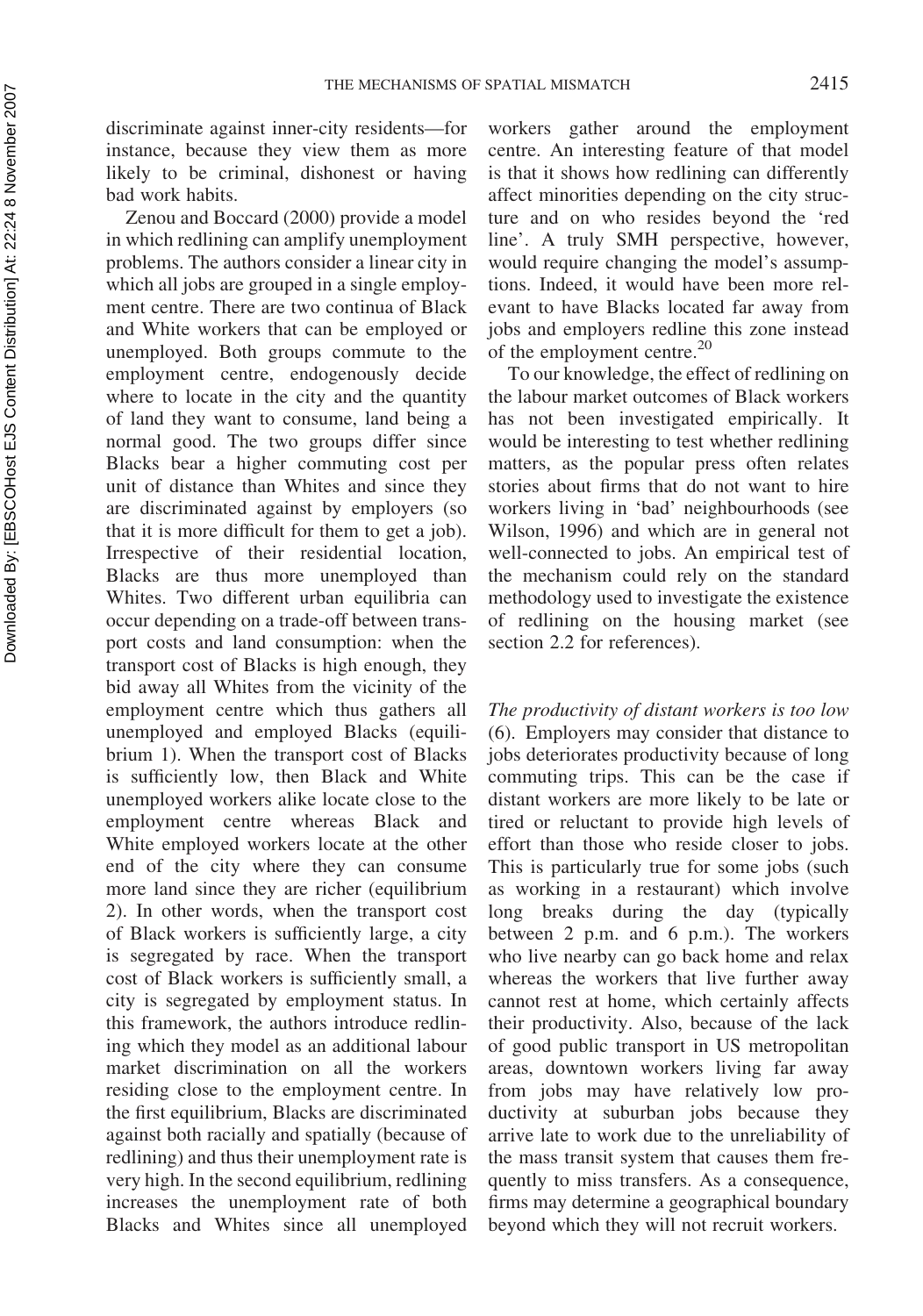This idea has been modelled by Zenou (2002) in the context of a monocentric city where all firms are located in the city centre. Each worker chooses whether to shirk or not. When shirking, the worker provides no effort. When not shirking, he provides an effort that contributes to production but decreases his utility. In accordance with the above remarks, the author assumes that the provided effort decreases with distance to the workplace. The worker's contribution to production depends on its effort (and thus on its proximity to the firm). Unemployed workers commute to the employment centre to search for a job, but at a less frequent pace than employed workers. This means that employed workers would lose more in terms of utility than unemployed workers from residing marginally further away from the employment centre. Consequently, employed workers always bid away unemployed workers to reside closer to the employment centre. As in Brueckner and Zenou (2003), the wage is determined in an efficiency-wage setting to deter workers from shirking. If a worker is caught shirking, he is automatically fired. As employed workers differ in their locations and thus in their productivities, the perworker profit decreases with distance to jobs. Firms anticipate that remote workers will provide lower effort levels and do not recruit workers beyond a certain distance where the per-worker profit is zero. This model yields a realistic city structure (unemployed workers residing far away from jobs) as in spatial mismatch models that adopt the workers' perspectives. It also explains why some areas that are stigmatised are also far away from jobs.

To our knowledge, no empirical test of the mechanism has been carried out yet. Estimating this mechanism would require to have a dataset with information on firms' evaluation of candidates for given vacancies. The different categories should include a statement about the candidate's productivity with respect to his distance from the job location considered. A two-equation specification could be used. First, the productivity statement would be explained by distance. Secondly, the probability of rejection would be explained by the different evaluation categories and by the distance between the vacancy and the worker's residence. This would separate the productivity effects from other effects involving distance.

Customer discrimination (7). Finally, another type of spatial discrimination consistent with spatial mismatch involves the preferences of customers. Customer discrimination corresponds to a situation in which an employer discriminates against ethnic minorities to please local customers who do not wish to be in contact with other racial groups. In the context of US cities where segregation and prejudice are high, this means that services firms located in White suburbs are likely to discriminate against Black workers, most of them residing in inner cities. Borjas and Bronars (1989) propose a theoretical model of customer discrimination in which White customers are reluctant to pay for a good when it is sold by a self-employed Black. However, we do not know of a spatial model which would relate customer discrimination in the suburbs to the centralisation of Blacks in the city.

A series of empirical studies have shown that customer discrimination could contribute to the poor labour market outcome of minority workers. In their study of the wage gradient of fast-food restaurants within Atlanta, Ihlanfeldt and Young (1994) find evidence that consumer prejudice affects the wages paid to Black workers. More precisely, they find that, as distance from the CBD increases, there exists a negative effect on wages from greater customer discrimination (even though this negative effect is strongly dominated by a positive wage gradient effect). Other studies focus on how customer discrimination might affect the hiring of minority workers. For instance, Ihlanfeldt and Young (1996) find that the share of fast-food restaurant jobs held by Blacks is smaller in the suburbs of Atlanta than in the central-city and that 29 per cent of the difference in Black employment share between central-city and suburban firms is attributable to the city–suburban differences in the race of managers and customers. In a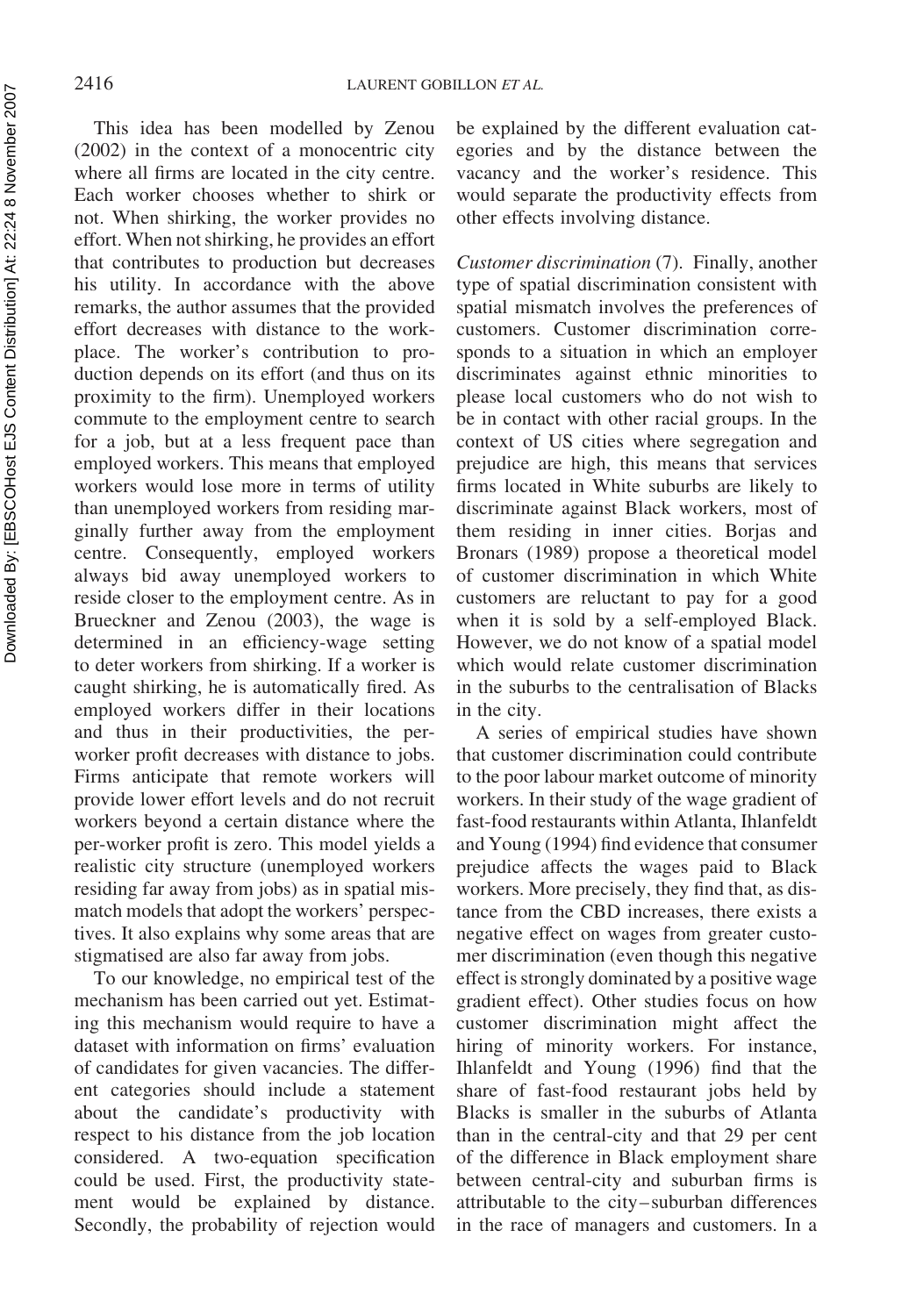similar perspective, Holzer and Ihlanfeldt (1998) estimate that the racial composition of an establishment's customers has sizeable effects on the race of who gets hired, particularly in jobs that involve direct contact with customers. More recently, Raphael et al. (2000) show that both suburban Black and White employers hire fewer Blacks than their central-city counterparts, but are not able to assess whether this is due to spatial frictions or to the discriminatory preferences of suburban employers relative to their central-city counterparts.

#### 4. Policy Implications

What are the lessons for policy design that can be derived from the current empirical and theoretical state of the knowledge concerning spatial mismatch? In this section, we argue that the relevance and efficiency of the different policies can depend on the mechanism at work.

Spatial mismatch has inspired policies around three main strategies: helping Blacks to move to suburban locations; attracting adequate jobs to the city centre; and improving informational or physical connections between inner-city Black workers and suburban jobs (see Hugues, 1995; Ihlanfeldt and Sjoquist, 1998). The first two strategies would directly suppress the causes of spatial mismatch whatever the mechanism at work. The general tests of the SMH which have recently been conducted are supportive enough to justify these types of policy. By contrast, the third approach does not focus on bringing people and jobs to the same locations but, rather, on alleviating the adverse consequences of spatial mismatch: the choice of policies of this type should depend on the mechanisms that empirically prevail.

Concerning the first strategy—helping Blacks move to suburban locations—a straightforward policy that comes to mind is to address housing market discrimination by enforcing the law. However, this may be insufficient to improve the access of poor minorities to suburban jobs if they do not have a sufficient income to pay for a suburban rent, which justifies social-mixing policies providing financial

support. In this context, the two major experiences implemented in US cities are the Gautreaux programme (implemented in Chicago between 1976 and 1990) and the Moving to Opportunity programme or MTO (implemented in five major cities— Baltimore, Boston, Chicago, Los Angeles and New York—between 1994 and 1999). The Gautreaux programme targeted Black families residing in poor neighbourhoods and handed them rental vouchers to move to predominantly White or racially mixed areas. The MTO programme was inspired by the Gautreaux programme but the target was inner-city lowincome families with children living in public housing. These two programmes were not explicitly designed to address spatial mismatch issues but rather to address residential segregation, with the hope that residential mobility would have a positive effect on employment and wages. The hope was motivated given the better outcomes of racially mixed areas. Assessing the employment effects of the Gautreaux programme, Rosenbaum (1991, 1995) finds higher employment but no difference in wages or hours worked for those who moved to the suburbs compared with those who moved to the central city. Mendenhall et al. (2006) study the effect of the programme on lowincome Black females and find no difference between movers to suburbs and movers to the central city. However, these results are difficult to interpret since it would be more relevant to compare movers and stayers (and even more relevant to compute a counterfactual for movers had they remained in their central-city neighbourhood). Unfortunately, it is not possible to do such a comparison with the data from the Gautreaux programme as there is no control group. This can be done assessing the effects of MTO. However, Katz et al. (2001) find no effect of MTO on either employment or earnings. In any case, there is still an issue if one wants to use the data from the MTO programme to study the effect of reducing the disconnection between people and jobs: the issue is that one can choose where to relocate (under the constraint that the neighbourhood of destination is less segregated than the neighbourhood of origin). This does not necessarily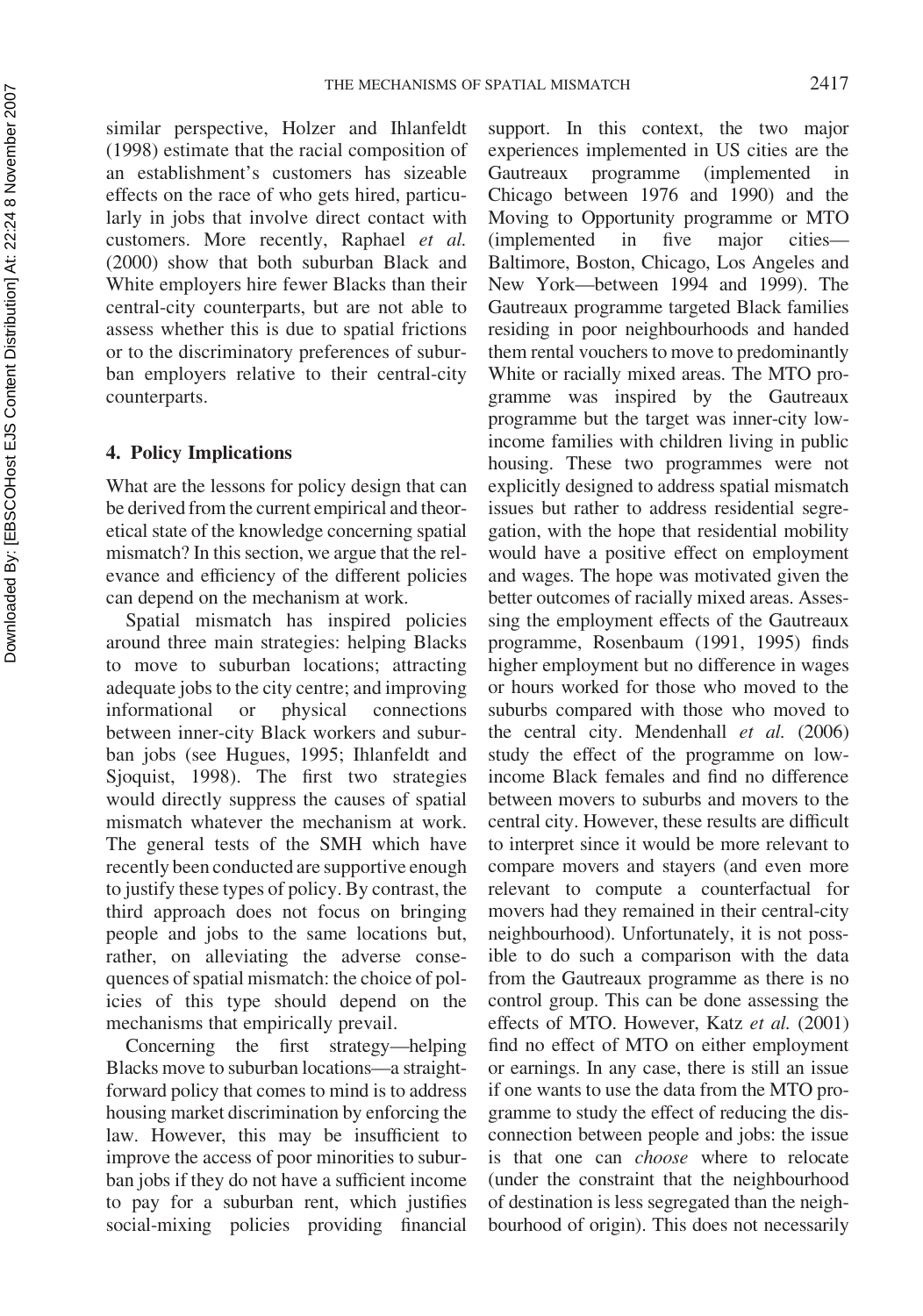mean that they are going to get closer to job opportunities. To study this issue, an adapted controlled experiment could replicate the MTO methodology but would constrain people to relocate only in neighbourhoods with a better job accessibility.

Concerning the second option—attracting adequate jobs to the city centre—several policies may be justified. Some policies may offer subsidies to firms if they locate in specific enterprise zones. Others may develop infrastructure (services, transport, etc.) that will increase the attractiveness of some locations. To our knowledge, studies on these topics are scarce. One exception is Bollinger and Ihlanfeldt (2003) who study a neighbourhood-based tax incentive within Atlanta and show that it has a positive effect on the neighbourhood's share of regional employment. They also show that highway improvements increase a neighbourhood's employment share. However, what remains to be shown is whether the effect on local hiring is significant. Indeed, firms might relocate in neighbourhoods keeping their employees but not hiring local ones. Observe that policies that only aim to improve infrastructure can hardly influence the type of jobs that they might attract and, in any case, cannot force firms to hire local workers. Conversely, tax-incentive policies can target the type of eligible jobs and have the option to impose the condition that a proportion of local workers should be hired.

Turning to the third option—improving connections—several transport policies have been implemented in the US ranging from investments in public transport to vouchers to buy cars (see Pugh, 1998, for an enumeration). In general, the aim of spatial mismatch motivated public transport policies has been to decrease commuting costs in terms of distance, time and money (through subsidies) between inner cities and suburbs. To our knowledge, the effects of transport policies on employment have not been fully evaluated. Although such policies are likely to have an effect, one should be aware of two major limits. First, connecting inner cities suburbs (i.e. facilitating reverse commuting

along the traditional view of the spatial mismatch hypothesis) may not be adequate for individuals with specific transport schemes: some poor people may need to commute within suburbs or within the central city (Blumenberg and Waller, 2003). In addition, some people may have to travel in different directions and to stop at many places (for example, single mothers who have to shop, bring their child to school and go to work; Blumenberg, 2004). Due to waits at connecting-points, this can be costly and time consuming even if the transport network seems affordable and quite efficient. In this context, the ownership of a car is crucial. Policies to promote car ownership among low-income households have already been implemented and it might be fruitful to extend their scope (Blumenberg and Waller, 2003; Blumenberg and Manville, 2004) especially since car ownership has a positive effect on the employment of minorities (Raphael and Stoll, 2001).

The second limit of transport policies is that lowering commuting costs may not always be the adequate way of connecting people and jobs. Indeed, other mechanisms may account for the harmful effect of distance. When the problem is one of high search costs and lack of information, transport policies are still adapted but can be complemented with other policies aiming directly to improve the knowledge that job seekers get on vacancies from their neighbourhood (i.e. a local agency gathering information on all vacancies in the metropolitan area). When the prevalent mechanism hinges upon the reluctance of employers to hire workers whose punctuality may depend on an inefficient transport system, then transport policies may have an effect. When the motivation is not linked to transport (as with redlining or with customer discrimination), anti-discrimination policies are needed. It is thus important to determine empirically which mechanisms operate in order to adopt relevant policies.

# 5. Conclusion

The spatial mismatch hypothesis originally formulated by Kain (1968) supports the view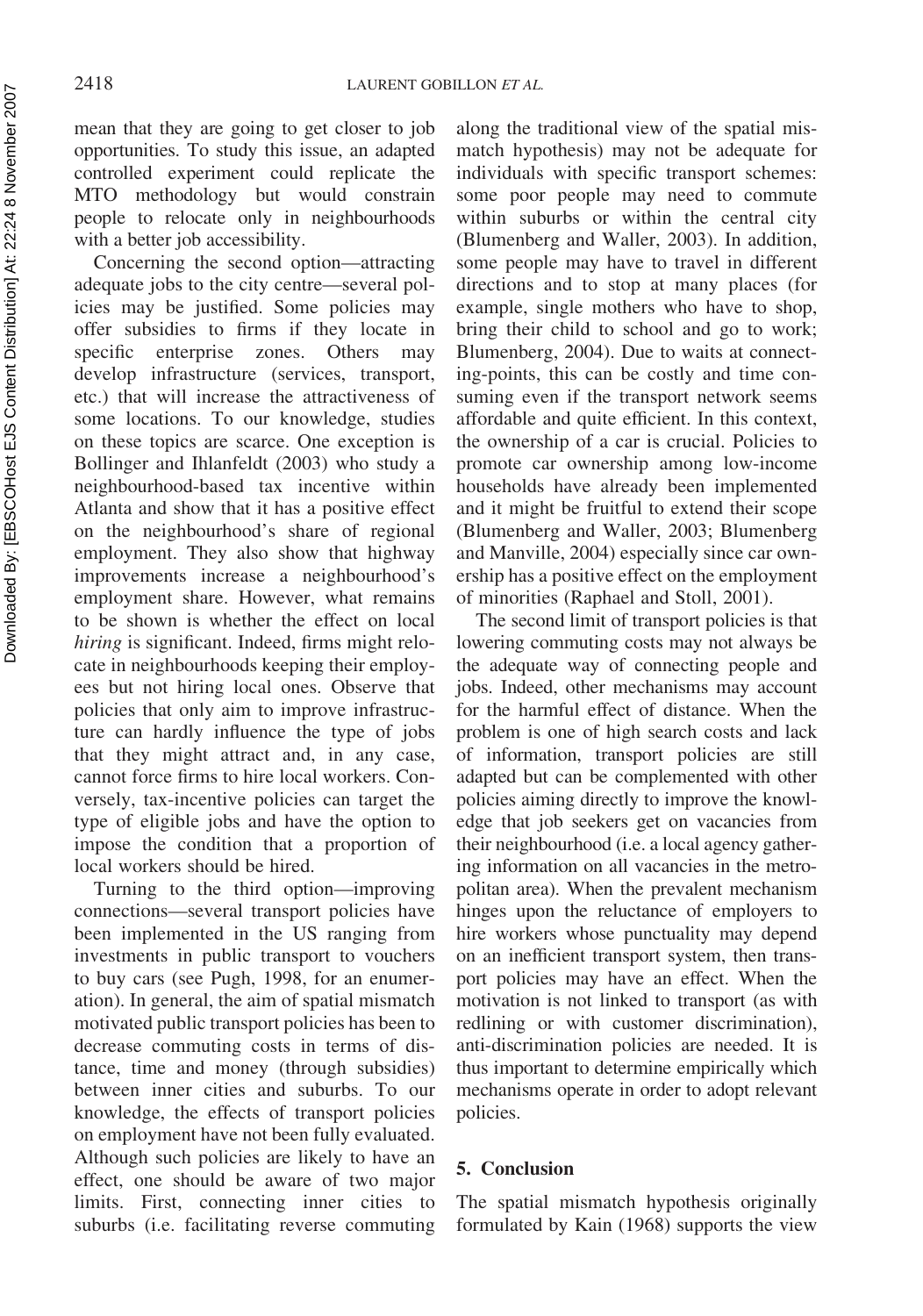that because Black workers reside in segregated zones that are distant and poorly connected to major centres of growth, they are confronted with barriers to finding and keeping well-paid jobs. The objective of our work has been to present the most recent theoretical contributions to the spatial mismatch literature and to confront them with the existing empirical evidence, as it has not been done before.

We have presented the structure of American cities (in which unemployed or poorly paid central-city Black workers are often disconnected from suburban job opportunities) and explained how this structure can emerge using urban economic theory. We have reviewed recent theoretical models related to the spatial mismatch literature to shed light on why residing at a distance from jobs can be harmful for ethnic minorities and have discussed how these models and their findings fit in the spatial mismatch debate. We have identified seven different mechanisms that can lead to adverse labour market outcomes in a spatial mismatch context. Each mechanism takes the perspective of either workers or firms. Workers who reside far away from job opportunities may be confronted with high commuting costs that may deter them from accepting distant job offers. They may experience poor efficiency and high costs in the job search process. They may also have few incentives to search for a job if, for instance, they do not have to pay high rents. Concerning suburban firms, employers may discriminate against Black inner-city residents for redlining motives, or against Blacks to satisfy the prejudice of their local customers. They may also be reluctant to hire long-distance commuters because of the negative effect of commuting on productivity. To our knowledge, all these mechanisms have been modelled in a spatial perspective, with the exception of customer discrimination.

On the empirical side, there is some clear evidence supporting the effect of commuting costs and customer discrimination on unemployment. There is also suggestive evidence that the increase in search costs and the decrease in search efficiency with distance can cause unemployment. However, it appears that the search incentive, productivity and redlining assumptions have not been empirically investigated. Further empirical studies are required to test these mechanisms and to assess their relative intensities.

The focus of this abundant literature has mainly been on Blacks following the initial formulation of the SMH. However, several studies have shown that spatial mismatch is also an issue for other ethnic groups (Hispanics, Asians) but only to a lesser extent (Ihlanfeldt, 1993; Raphael and Stoll, 2002). One may wonder what makes the cases of those other ethnic groups different from that of Blacks. Is it due to differences in housing discrimination or residential location choices? In access to transport? In skills and the jobs they may occupy? Further studies are probably needed in a comparative perspective across minority groups.

It is acknowledged that there are three ways to address spatial mismatch: bringing jobs to people, bringing people to jobs, connecting people and jobs (Ihlanfeldt and Sjoquist, 1998). The first two policy types are meant to suppress spatial mismatch directly, whereas the third policy aims to reduce the disadvantages associated with physical disconnection from jobs. Surveying the theoretical mechanisms underlying spatial mismatch provides some additional insights for policy design of the third type. Policies to improve connecting people and jobs should target the specific mechanism at work. Transport policies are adapted when the problem is high search and commuting costs. Information policies (such as central-city employment agencies gathering information on suburban jobs) should complement transport policies when search efficiency is reduced due to the small amount of information that central-city residents have on distant job opportunities. Anti-discriminatory policies are recommended in a spatial mismatch perspective when employers adopt discriminating behaviours that hinge upon the city structure (redlining, customer discrimination). It is thus necessary to identify empirically which specific mechanisms prevail.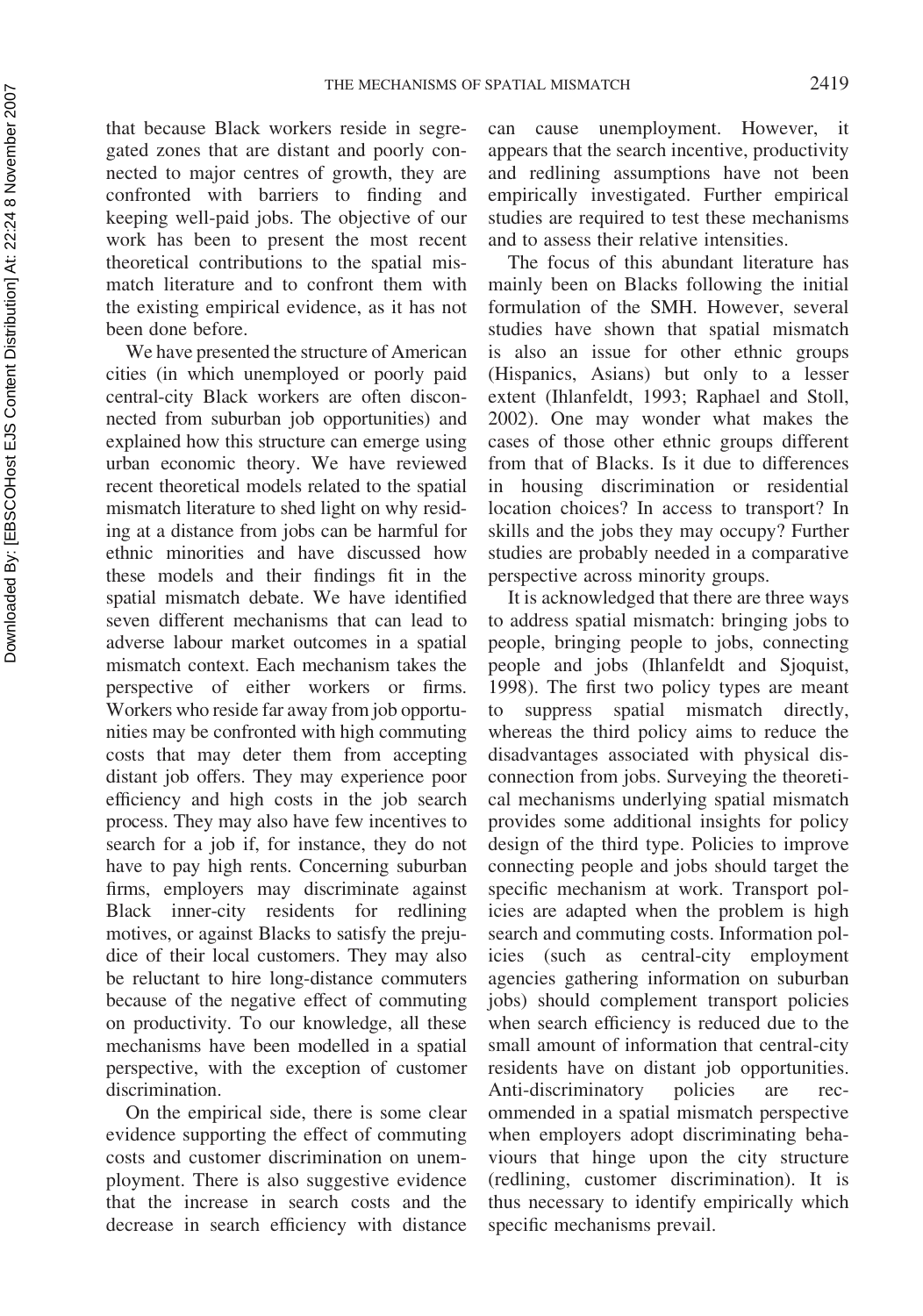It is important to mention that the spatial disconnection between central-city workers and suburban jobs is not the only spatial barrier to employment. There are also centralcity workers disconnected from some corresponding central-city jobs, as well as suburban workers disconnected from job opportunities in the suburbs. Job connection policies should probably take into account the variety of spatial patterns that may act as barriers to employment in US cities (Blumenberg and Waller, 2003). This calls for further empirical studies assessing the relative importance of those different spatial patterns and their effect on labour market outcomes.

# **Notes**

Downloaded By: [EBSCOHost EJS Content Distribution] At: 22:24 8 November 2007

Downloaded By: [EBSCOHost EJS Content Distribution] At: 22:24 8 November 2007

- 1. The SMH should not be considered the unique cause of the difficulties faced by inner-city minorities. In no way does the SMH rule out the possibility of alternative explanations such as sheer labour market discrimination (Becker, 1971; Bertrand and Mullainathan, 2004), the harmful effect of residential segregation through adverse social interactions (Crane, 1991; Cutler and Glaeser, 1997) and exclusion from union membership (either because there is no union at the places where minorities work or because of racial discrimination on the part of unions).
- 2. In line with the bulk of the spatial mismatch literature, our survey essentially focuses on Blacks.
- 3. An empirical controversy was initiated by Ellwood (1986) for whom race is a much more important factor than job accessibility in explaining the adverse labour market outcomes of minorities. A discussion of this empirical controversy in the 1980s and 1990s is provided by Kain (1992) and Ihlanfeldt and Sjoquist (1998). In general, recent studies tend to be more supportive of the SMH.
- 4. We provide figures for large cities given that spatial mismatch is known to be a big city issue (see Ihlanfeledt and Sjoquist, 1998; for a comparison of the degree of spatial mismatch in large and small MSAs, see Table 1 in Selod and Zenou, 2006, and our comments in section 2.2 of the present paper). The 10 largest MSAs are, in decreasing order: (1) Los Angeles–Long Beach, (2) New York, (3) Chicago, (4) Boston, (5) Philadelphia, (6) Washington, (7) Detroit, (8) Houston, (9) Atlanta and (10) Dallas. In 2000, these 10 MSAs contained 85 million

inhabitants, representing 27 per cent of the total US population living in MSAs. All our figures are calculated from the State of the Cities Data System (http://socds.huduser.org) in which the breakdown between city centres and suburbs corresponds to the Census Bureau's definition. We acknowledge that the definition of a city centre could be problematic as it is based to a large degree on political boundaries. It would thus be interesting to recalculate the same figures redefining the boundaries of city centres using a density criterion as proposed by Cervero et al. (2002). We leave this for future research.

- 5. For a given distribution of population, the suburbanisation of jobs can also be driven by the discriminating behaviour of some firms which flee from minority neighbourhoods located in city centres. For instance, using data from a representative sample of employers in Boston, Atlanta, Los Angeles and Detroit, Iceland and Harris (1998) show that the higher the proportion of Blacks in a neighbourhood, the more likely firms are to express relocation intentions.
- 6. Manual jobs are those held by machine operators and other labourers. Services jobs are protective, private household and other services. Unfortunately, the SOCDS data do not distinguish between skilled and unskilled services jobs.
- 7. The concentration of Blacks in US cities dates back to the first half of the 20th century during the Great Migration from the rural South (Collins, 2000), culminating in the 1940s and lasting until the 1960s. The interstate mobility of Blacks was motivated by push factors (crop destructions by the boll weevil in the 1910–20 period and strong racial prejudices in the South) and a pull factor (job creations in the manufacturing sector located in and near cities). Whereas Blacks were interregionally very mobile, their within-city mobility remained rather low while cities expanded. The present paper focuses on the consequences of the low intracity residential mobility of Blacks on their labour market outcomes from a spatial mismatch perspective.
- 8. Residential segregation is measured by the dissimilarity index, also known as the Duncan and Duncan index (1955). By definition, the dissimilarity index is equal to

$$
\frac{1}{2} \sum_{i} \left| \frac{Blacks_i}{Blacks} - \frac{Non-Blacks_i}{Non-Blacks} \right|
$$

where,  $i$  is a district (typically a census tract).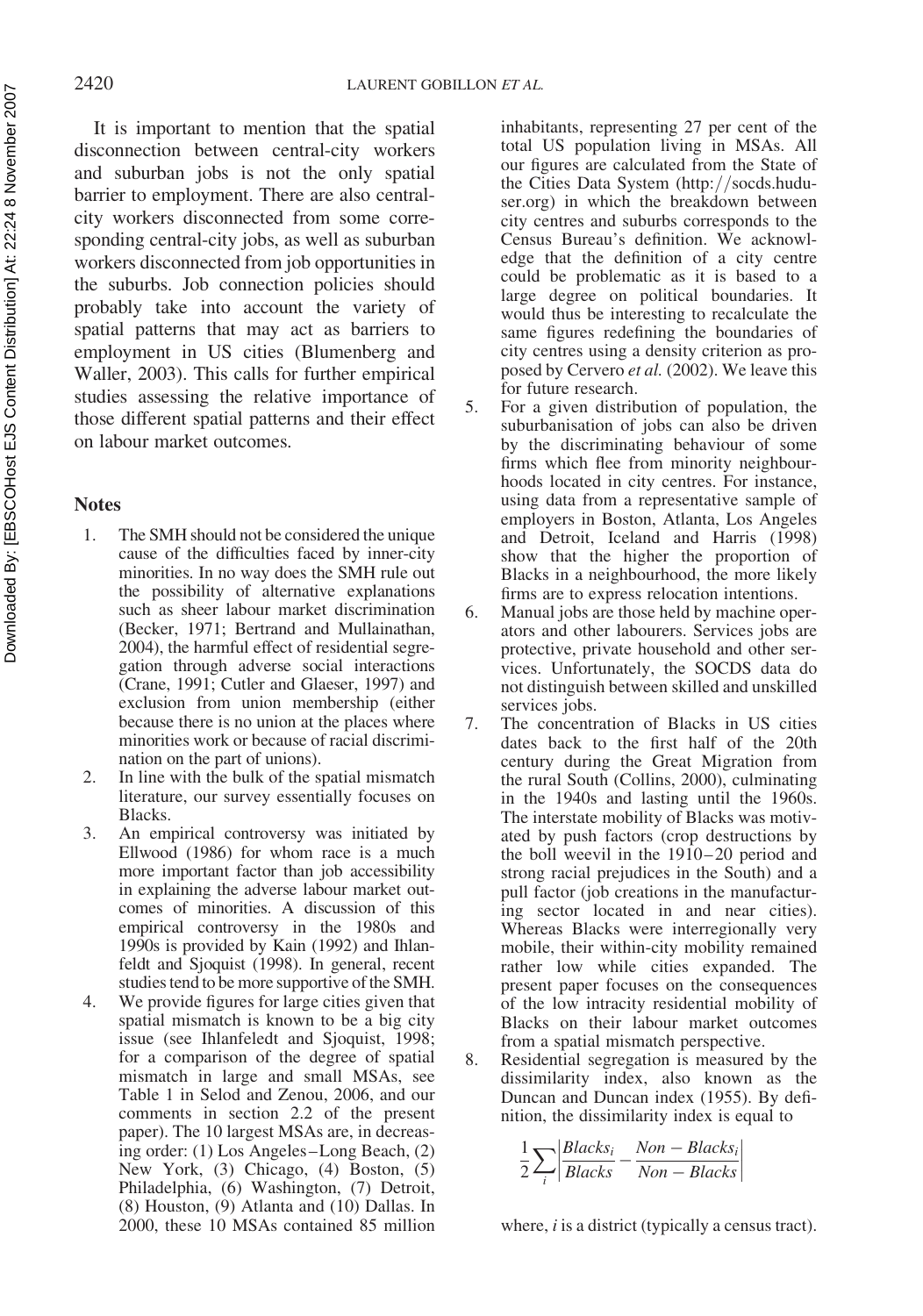It measures the percentage of Blacks (or similarly of non-Blacks) that should be relocated in order to obtain a homogeneous distribution of population in the city. A dissimilarity index of less than 30 per cent is considered to be low. Between 30 per cent and 60 per cent, it is medium. Over 60 per cent, it is considered to be high (Cutler et al., 1999). The dissimilarity index is sensitive to the size and shape of districts.

- 9. Observe that the degree of spatial mismatch varies across minorities. In particular, the 2000 dissimilarity index between the residences of Hispanics and jobs was 44 per cent, whereas the dissimilarity index between the residences of Hispanics and retail jobs was 43 per cent. The disconnection between Hispanics and jobs is usually lower than that of Blacks but above that of Whites (Raphael and Stoll, 2002).
- 10. A positive wage gradient is not observed for all jobs. As a matter of fact, the wage gradients of high- and low-skilled jobs are thought to be of opposite signs. The highskilled jobs that pay the most are located within the CBD, whereas the low-skilled jobs that pay the most are located in the suburbs. In theory, the positive wage gradient of low-skilled jobs in US cities could be explained by the decentralisation of these jobs combined with the suburban residential exclusion of low-skilled workers. The negative gradient of high-skilled jobs could be explained by the specialisation of CBDs. When one considers all jobs taken together, wages are 10 per cent to 35 per cent higher in city centres than in the suburbs (Stanback, 1991).
- 11. In the suburbs, poverty rates are lower for both Whites and Blacks, but, just as in central cities, Blacks are more affected by poverty than Whites: in 1990, only 6.6 per cent of suburban Whites but 19.5 per cent of suburban Blacks were poor (Mills and Lubuele, 1997).
- 12. Only studies published after 1998 are reviewed in the present paper. For previous references, see the empirical survey by Ihlanfeldt and Sjoquist (1998). The evidence of spatial mismatch in European cities is a very recent literature: see Fieldhouse (1999), Houston (2001, 2005a, 2005b) and Patacchini and Zenou (2005) on Great Britain; see Aslund *et al.* (2006) on Sweden; see Dujardin and Goffette-Nagot (2005), Gobillon and Selod (2007) and Gobillon, Magnac and Selod (2007) on France; see Dujardin et al. (2008) on Belgium.
- 13. Measuring 'access to job opportunities' is challenging. Obviously, what matters for a

given worker is the number of job vacancies per job seeker within the worker's maximum commuting area, possibly weighted with a distance-decay function (Ihlanfeldt, 2006) or taking into account available transport modes (Shen, 2001; Kawabata, 2003). In this class of indicators, competition for jobs is accounted for by the local pool of job seekers. The main problem is data availability: job vacancies are seldom available at a local level. Local employment levels or local employment growth are thus often used as proxies. The number of job seekers is also often lacking and proxied by the number of unemployed workers or by the total number of workers in the area. Whether these approximations are too crude remains a source of debate. The relevance of these proxies could be tested with a dataset including information on job vacancies and job seekers.

- 14. We have set aside a potential mechanism involving unions that has not been formalised or empirically investigated in the context of US cities. The intuition is that unions in the suburbs mainly defend the interest of the majority White workers and may thus discriminate against Blacks. In particular, this could explain the difficulty of minority residents from inner cities in obtaining a well-paid entry-level job in the suburbs.
- 15. It is important to understand that, although it may be tempting to regress labour market outcomes on commuting times or distances, using commuting measures is inappropriate since spatial mismatch is theoretically consistent with both long and short commutes (DeRango, 2001). Indeed, if inner-city Blacks only had the choice between holding a suburban job and being unemployed, one would expect to observe long commuting times and distances. However, disconnection from jobs might induce some workers to accept possibly inadequate jobs close to their residence in the central city, which then mechanically lowers the average commute of inner-city occupied Black workers.
- 16. This simplifying assumption is not completely realistic. In a recent work, Wasmer and Zenou (2006) have extended this model to the case where workers incur mobility costs when changing residence. Their main conclusion concerning the mechanism of spatial mismatch remains unchanged. 17. Formally, the first equation writes
	-

$$
OFFERS = a \cdot DIST + \mathbf{X} \cdot b + \varepsilon
$$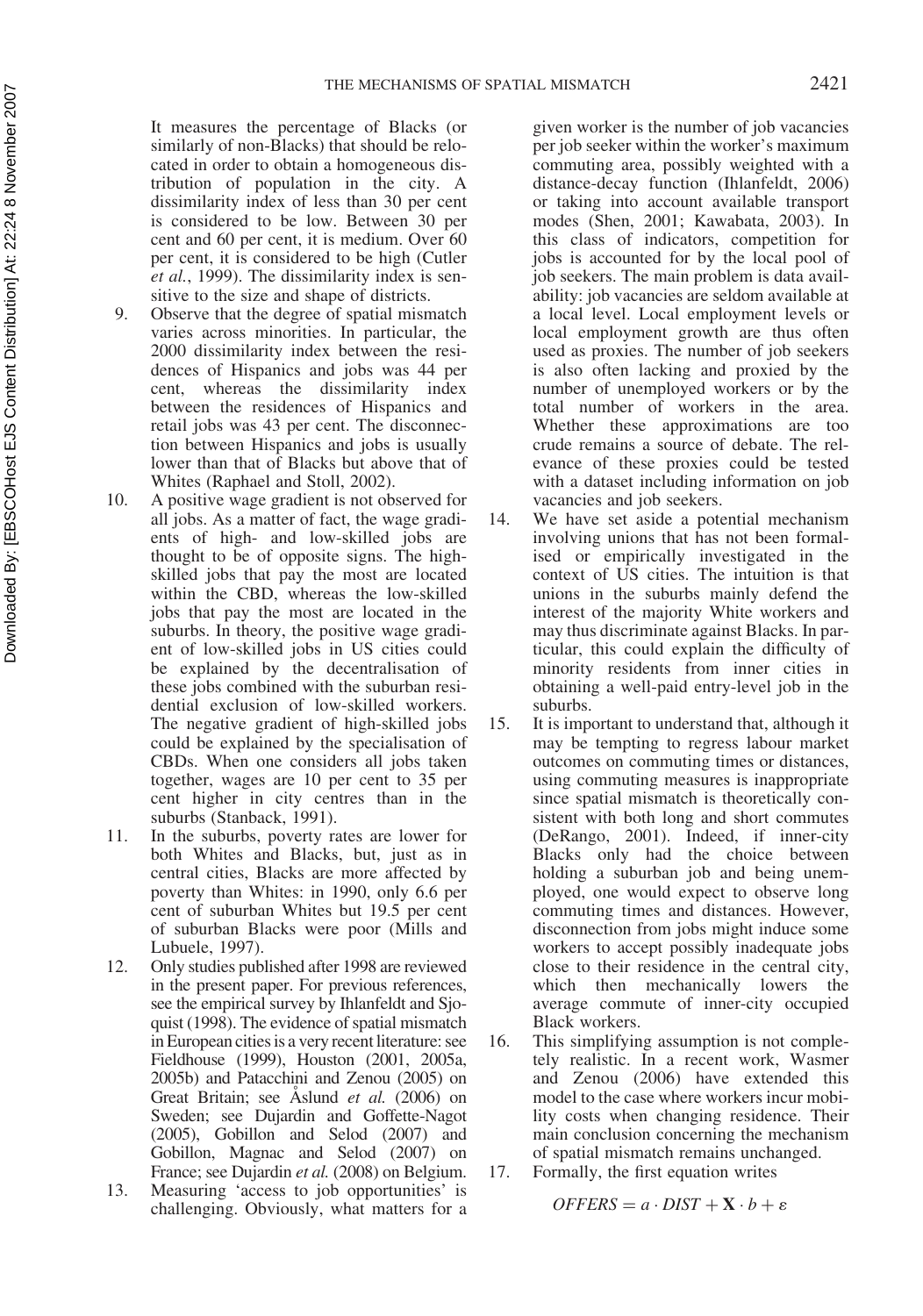The second equation writes

$$
UNEMP = c \cdot OFFERS + d \cdot DIST + \mathbf{Z}
$$

 $\cdot e + \eta$ 

To address a potential endogeneity problem (*OFFERS* can be correlated with  $\eta$  through  $\epsilon$ ), the second equation should be rewritten in reduced form

$$
UNEMP = (a \cdot c + d) \cdot DIST + \mathbf{X} \cdot (c \cdot b)
$$

 $+ \mathbf{Z} \cdot e + \varphi$ 

The reduced form and the first equation then make it possible to identify the effect of distance on unemployment through job search  $(a \cdot c)$  provided that an exclusion restriction is imposed. Namely, a variable in the vector X should be excluded from the vector Z.

- 18. In these two empirical studies, it is not possible to distinguish whether the findings support the assumptions in (2) or (4). The distinction would be possible with more precise data on the job search of workers.
- 19. In the original model, the areas are two countries and the cost is one of migration.
- 20. The model would have Blacks locate far away from the employment centre under the assumption that they have a lower commuting cost per unit distance than Whites. In practice, it can be debatable whether Blacks have higher or lower transport costs than Whites. In fact, Blacks resort more to public transport than Whites, which involves a small monetary unit transport cost but a high time cost.

#### References

- AIGNER, D. and CAIN, G. (1977) The statistical theories of discrimination in labor markets, Industrial and Labor Relations Review, 30, pp. 175–187.
- AKERLOF, G. (1997) Social distance and social decisions, Econometrica, 65, pp. 1005–1027.
- ANAS, A. (2003) Prejudice, exclusion and compensating transfers: the economics of ethnic segregation, Journal of Urban Economics, 52, pp. 409–432.
- ANAS, A., ARNOTT, R. and SMALL, K. (1998) Urban spatial structure, Journal of Economic Literature, 36, pp. 1426–1464.
- ARNOTT, R. J. (1998) Economic theory and the spatial mismatch hypothesis, Urban Studies, 35, pp. 1171–1185.
- $A$ SLUND, O.,  $O$ STH, J. and ZENOU, Y. (2006) How crucial is distance to jobs for ethnic minorities?

Old question—improved answer. Discussion Paper No. 5586, Center for Economic and Policy Research, Washington, DC.

- BECKER, G. (1971) The Economics of Discrimination, 2nd edn. Chicago, IL: University of Chicago Press.
- BENABOU, R. (1993) Workings of a city: location, education, and production, Quarterly Journal of Economics, 108, pp. 619–652.
- BERTRAND, M. and MULLAINATHAN, S. (2004) Are Emily and Greg more employable than Lakisha and Jamal? A field experiment on labor market discrimination, American Economic Review, 94, pp. 991–1013.
- BLUMENBERG, E. (2004) En-gendering effective planning: transportation policy and low-income women, Journal of the American Planning Association, 70(3), pp. 269–281.
- BLUMENBERG, E. and MANVILLE, M. (2004) Beyond the spatial mismatch: welfare recipients and transportation policy, Journal of Planning Literature, 19(2), pp. 182–205.
- BLUMENBERG, E. and WALLER, M. (2003) The long journey to work: a federal transportation policy for working families. The Brookings Institution Series on Transportation Reform, Center on Urban and Metropolitan Policy, Washington, DC.
- BOARNET, M. and BOGART, W. (1996) Enterprise zones and employment: evidence from New Jersey, Journal of Urban Economics, 40, pp. 198–215.
- BOGART, W. (1998) The Economics of City and Suburbs. Upper Saddle River, NJ: Prentice-Hall.
- BOLLINGER, C. and IHLANFELDT, K. (2003) The intra-urban distribution of employment: which government interventions make a difference?, Journal of Urban Economics, 53, pp. 396–412.
- BONDONIO, D. and ENGBERG, J. (2000) Enterprise zones and local employment: evidence from the states' programs, Regional Science and Urban Economics, 30, pp. 517–549.
- BORJAS, G. and BRONARS, S. (1989) Consumer discrimination and self-employment, Journal of Political Economy, 97, pp. 581–605.
- BRUECKNER, J. and MARTIN, R. (1997) Spatial mismatch: an equilibrium analysis, Regional Science and Urban Economics, 27, pp. 693– 714.
- BRUECKNER, J. and ZENOU, Y. (2003) Space and unemployment: the labor-market effects of spatial mismatch, Journal of Labor Economics, 21, pp. 242–266.
- CALVO-ARMENGOL, A. (2004) Job contact networks, Journal of Economic Theory, 115, pp. 191–206.
- CERVERO, R., TSAI, Y., DIBB, J. ET AL. (2002) Reverse commuting and job access in California: markets, needs and policy prospects.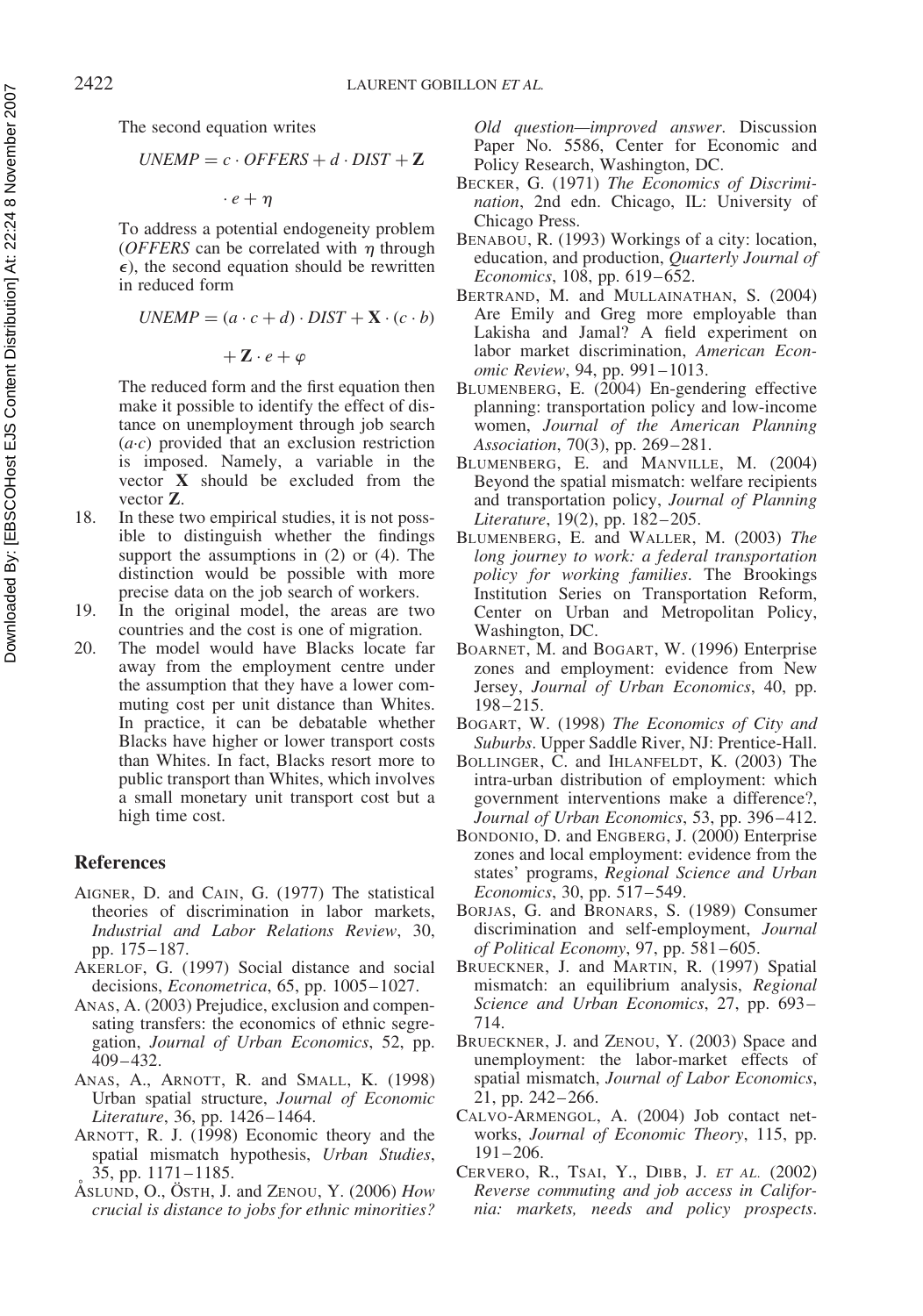Research Report No. UCB-ITS-RR-2002-7, Institute of Transportation Studies, University of California at Berkeley.

- COLLINS, W. (2000) African-American economic mobility in the 1940s: a portrait from the Palmer survey, Journal of Economic History, 60, pp. 756–781.
- COULSON, E., LAING, D. and WANG, P. (2001) Spatial mismatch in search equilibrium, Journal of Labor Economics, 19, pp. 949–972.
- COURANT, P. and YINGER, J. (1977) On models of racial prejudices and urban residential structure, Journal of Urban Economics, 4, pp. 272–291.
- CRANE, J. (1991) The epidemic theory of ghettos and neighborhood effects on dropping-out and teenage child-bearing, American Journal of Sociology, 96, pp. 1226–1259.
- CUTLER, D. and GLAESER, E. (1997) Are ghettos good or bad?, Quarterly Journal of Economics, 112, pp. 827–872.
- CUTLER, D., GLAESER, E. and VIGDOR, J. (1999) The rise and decline of the American ghetto, Journal of Political Economy, 107, pp. 455– 506.
- DAVIES, S. and HUFF, D. (1972) Impact of ghettoization on black employment, Economic Geography, 48, pp. 421–427.
- DERANGO, K. (2001) Can commutes be used to test the spatial mismatch hypothesis?, Urban Studies, 38, pp. 1521–1529.
- DUJARDIN, C. and GOFFETTE-NAGOT, F. (2005) Neighbourhood effects, public housing and unemployment in a French city. Working Paper No. 2005-05 GATE (Groupe d'Analyse et de Théorie Economique).
- DUJARDIN, C., SELOD, H. and THOMAS, I. (2008) Residential segregation and unemployment: the case of Brussels, Urban Studies, 45(1) (forthcoming).
- DUNCAN, G. and ZUBERI, A. (2006) Mobility lessons from Gautreaux and moving to opportunity, Journal of Law and Social Policy, 1(1), pp. 110–126.
- DUNCAN, O. and DUNCAN, B. (1955) A methodological analysis of segregation indices, American Sociological Review, 20, pp. 210– 217.
- ELLWOOD, D. (1986) The spatial mismatch hypothesis: are there teenage jobs missing in the ghetto?, in: R. FREEMAN and H. HOLZER (Eds) The Black Youth Unemployment Crisis, pp. 147–185. Chicago, IL: University of Chicago Press.
- FERNANDEZ, R. (1994) Race, space, and job accessibility: evidence from a plant relocation, *Econ*omic Geography, 70, pp. 390–416.
- FIELDHOUSE, E. (1999) Ethnic minority unemployment and spatial mismatch: the case of London, Urban Studies, 36, pp. 1569–1596.
- FUJITA, M. and THISSE, J.-F. (2002) Economics of Agglomeration. Cambridge: Cambridge University Press.
- FUJITA, M., THISSE, J.-F. and ZENOU, Y. (1997) On the endogenous formation of secondary employment centers in a city, Journal of Urban Economics, 41, pp. 337–357.
- GALSTER, G. (1990) White flight from racially integrated neighbourhoods in the 1970s: the Cleveland experience, Urban Studies, 27, pp. 385–399.
- GALSTER, G. (2000) Identifying neighborhood thresholds: an empirical exploration, Housing Policy Debate, 11, pp. 701–732.
- GARREAU, J. (1991) Edge City: Life on the New Frontier. New York: Doubleday.
- GIULIANO, G. and SMALL, K. (1991) Subcenters in the Los Angeles region, Regional Science and Urban Economics, 21, pp. 163–182.
- GLAESER, E. and KAHN, M. (2001) Decentralized employment and the transformation of the American city, Brookings-Wharton Papers on Urban Affairs, 2, pp. 1–63.
- GLAESER, E. and VIDGOR, J. (2001) Racial segregation in the 2000 census: promising news. Survey Series, The Brookings Institution, Washington, DC.
- GLAESER, E., HANUSHEK, E. and QUIGLEY, J. (2004) Opportunities, race, and urban location: the influence of John Kain, Journal of Urban Economics, 56, pp. 70–79.
- GOBILLON, L. and SELOD, H. (2007) The effect of segregation and spatial mismatch on unemployment: evidence from France. CEPR Discussion Paper no. 6198.
- GOBILLON, L., MAGNAC, T. and SELOD, H. (2007) The effect of location on finding a job in the Paris region. CEPR Discussion Paper no. 6199.
- HENDERSON, V. and MITRA, A. (1996) The new urban landscape: developers and edge cities, Regional Science and Urban Economics, 26, pp. 613–643.
- HILLIER, A. (2003) Spatial analysis of historical redlining: a methodological exploration, Journal of Housing Research, 14, pp. 137–167.
- HOLZER, H. (1991) The spatial mismatch hypothesis: what has the evidence shown?, Urban Studies, 28, pp. 105–122.
- HOLZER, H. and IHLANFELDT, K. (1998) Customer discrimination and employment outcomes for minority workers, Quarterly Journal of Economics, 113, pp. 835–867.
- HOLZER, H. and REASER, J. (2000) Black applicants, Black employees, and urban labor market policy, Journal of Urban Economics, 48, pp. 365–387.
- HOLZER, H., IHLANFELDT, K. and SJOQUIST, D. (1998) Work search and travel among White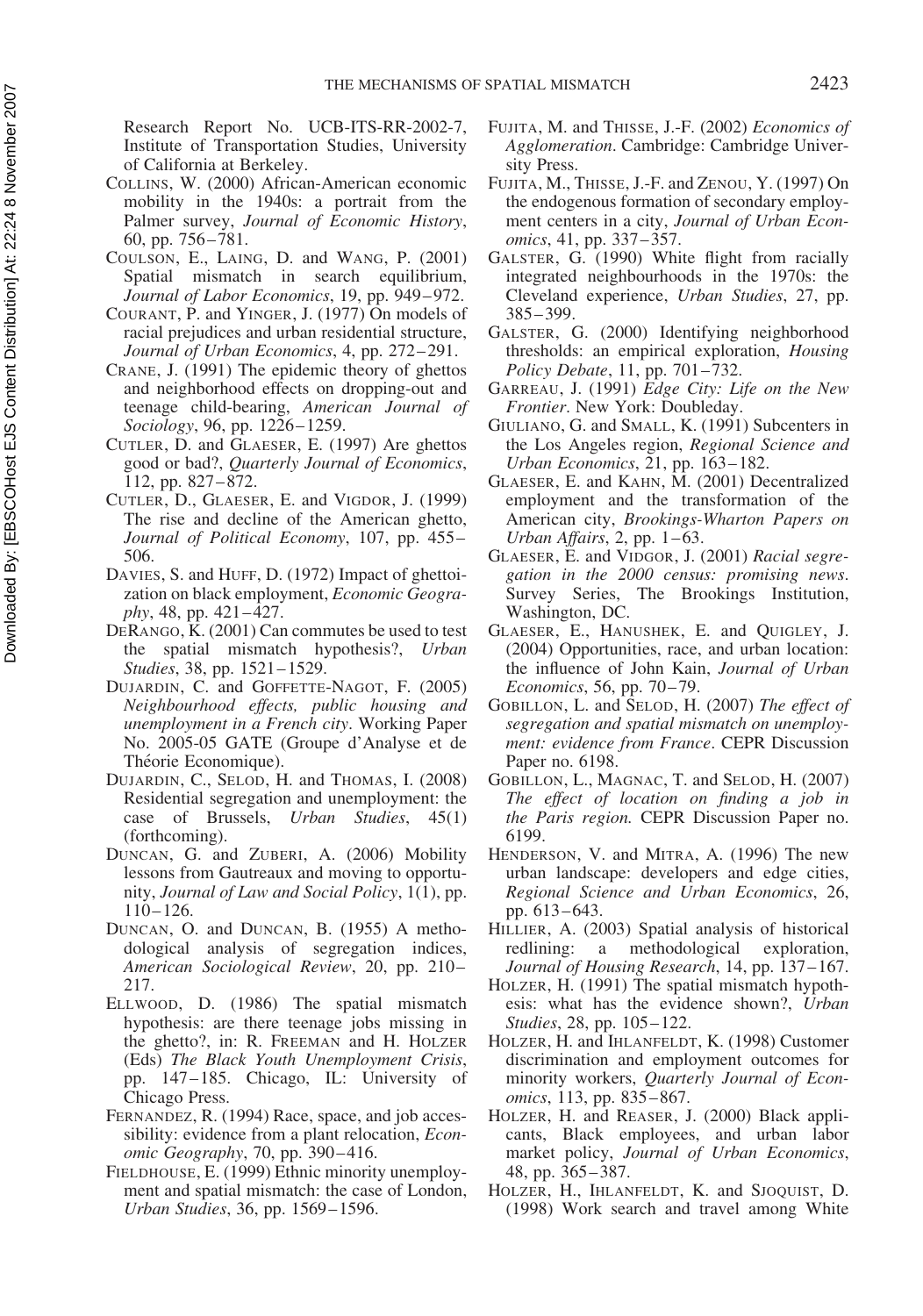and Black youth, Journal of Urban Economics, 35, pp. 320–345.

- HOLZER, H., QUIGLEY, J. and RAPHAEL, S. (2003) Public transit and the spatial distribution of minority employment: evidence from a natural experiment, Journal of Policy Analysis and Management, 22, pp. 415–442.
- HOUSTON, D. (2001) Testing the spatial mismatch hypothesis in the United Kingdom using evidence from firm relocations, European Research in Regional Science, 11, pp. 134–151.
- HOUSTON, D. (2005a) Employability, skills mismatch and spatial mismatch in metropolitan labour markets, Urban Studies, 42, pp. 221– 243.
- HOUSTON, D. (2005b) Methods to test the spatial mismatch hypothesis, Economic Geography, 81, pp. 407–434.
- HUGUES, M. (1995) A mobility strategy for improving opportunity, Housing Policy Debate, 6, pp. 271–297.
- ICELAND, J. and HARRIS, D. (1998) Why work disappears: neighborhood racial composition and employers' relocation. Working Paper No. 1, Joint Center for Poverty Research, Northwestern University/University of Chicago.
- IHLANFELDT, K. (1993) Intra-urban job accessibility and Hispanic youth employment rates, Journal of Urban Economics, 33, pp. 254–271.
- IHLANFELDT, K. (1997) Information on the spatial distribution of job opportunities within metropolitan areas, Journal of Urban Economics, 41, pp. 218–242.
- IHLANFELDT, K. (2006) A primer on spatial mismatch within urban labor markets, in: R. J. ARNOTT and D. P. MCMILLEN (Eds) A Companion to Urban Economics, pp. 404– 417. Oxford: Blackwell Publishing.
- IHLANFELDT, K. and SCAFIDI, B. (2002) Black self-segregation as a cause of housing segregation: evidence from the multi-city study of urban inequality, Journal of Urban Economics, 51, pp. 366–390.
- IHLANFELDT, K. and SJOQUIST, D. (1990) Job accessibility and racial differences in youth employment rates, American Economic Review, 80, pp. 267–275.
- IHLANFELDT, K. and SJOQUIST, D. (1998) The spatial mismatch hypothesis: a review of recent studies and their implications for welfare reform, Housing Policy Debate, 9, pp. 849–892.
- IHLANFELDT, K. and YOUNG, M. (1994) Intrametropolitan variation in wage rates: the case of Atlanta fast-food restaurant workers, Review of Economics and Statistics, 76, pp. 425–433.
- IHLANFELDT, K. and YOUNG, M. (1996) The spatial distribution of Black employment between the central city and the suburbs, Economic Inquiry, 34, pp. 693–707.
- IMMERGLUCK, D. (1998) Job proximity and the urban employment problem: do suitable nearby jobs improve neighbourhood employment rates?, Urban Studies, 35, pp. 7–23.
- JENCKS, C. and MAYER, S. (1990) Residential segregation, job proximity, and Black job opportunities, in: L. E. LYNN and M. G. H. MCGEARY (Eds) Inner-city Poverty in the United States, pp. 187–222. Washington, DC: National Academy Press.
- KAIN, J. (1968) Housing segregation, negro employment, and metropolitan decentralization, Quarterly Journal of Economics, 82, pp. 175– 197.
- KAIN, J. (1992) The spatial mismatch hypothesis: three decades later, Housing Policy Debate, 3, pp. 371–460.
- KAIN, J. (2004) A pioneer's perspective on the spatial mismatch literature, Urban Studies, 41, pp. 7–32.
- KASARDA, J. (1985) Urban change and minority opportunities, in: P. PETERSON (Ed.) The New Urban Reality, pp. 33–67. Washington, DC: Brookings Institution.
- KASARDA, J. (1988) Jobs, migration, and emerging urban mismatches, in: M. MCGEARY and L. LYNN (Eds) Urban Change and Poverty, pp. 148–188. Washington, DC: National Academy Press.
- KASARDA, J. (1989) Urban industrial transition and the underclass, Annals of the American Academy of Political Science, 501, pp. 26–47.
- KATZ, L., KLING, J. and LIEBMAN, J. (2001) Moving to opportunity in Boston: early results of a randomized mobility experiment, Quarterly Journal of Economics, 116(2), pp. 607–654.
- KAWABATA, M. (2003) Job access and employment among low-skilled autoless workers in US metropolitan areas, Environment and Planning A, 35, pp. 1651–1668.
- KROVI, R. and BARNES, C. (2000) Work-related travel patterns of people of color, in: Travel Patterns of People of Color, ch. 3. Report prepared by Battelle for the US Department of Transportation, Washington, DC.
- LADD, H. (1998) Evidence on discrimination in mortgage lending, Journal of Economic Perspectives, 12, pp. 41–62.
- LADD, H. and LUDWIG, J. (1997) Federal housing assistance, residential relocation, and educational opportunities: evidence from Baltimore, American Economic Review, 87, pp. 272–277.
- LOGAN, J. (2001) The new ethnic enclaves in America's suburbs. Report, Lewis Mumford Center for Comparative Urban and Regional Research, University of Albany, New York.
- MARTIN, R. (1997) Job decentralization with suburban housing discrimination: an urban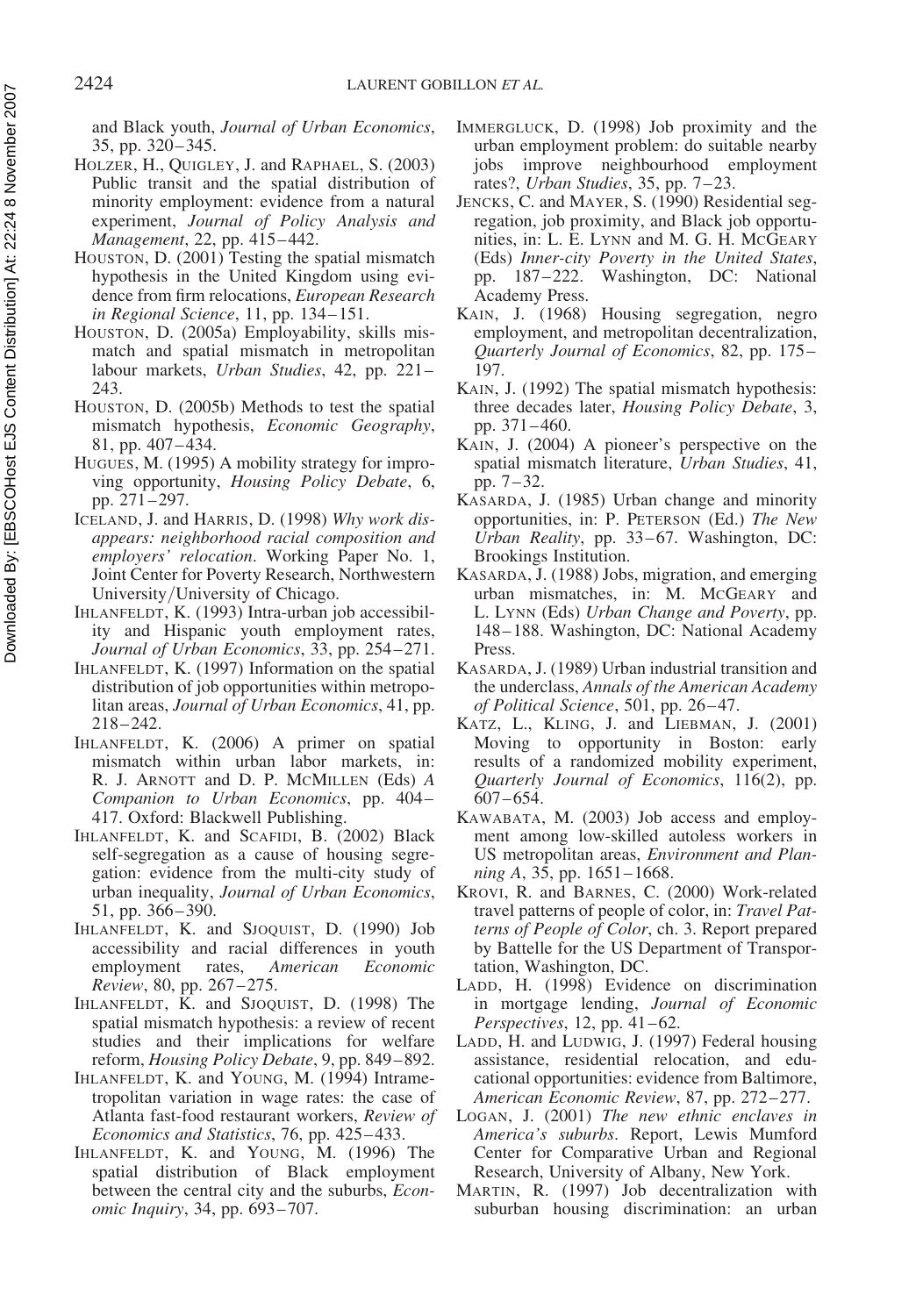equilibrium model of spatial mismatch, Journal of Housing Economics, 6, pp. 293–317.

- MARTIN, R. (2001a) The adjustment of Black residents to metropolitan employment shifts: how persistent is spatial mismatch?, Journal of Urban Economics, 50, pp. 52–76.
- MARTIN, R. (2001b) Spatial mismatch and costly suburban commutes: can commuting subsidies help?, Urban Studies, 38, pp. 1305–1318.
- MARTIN, R. (2004) Can Black workers escape spatial mismatch? Employment shifts, population shifts, and Black unemployment in American cities, Journal of Urban Economics, 55, pp. 179–194.
- MAUER, D. and OTT, S. (1999) On the optimal structure of government subsidies for enterprise zones and other locational development programs, Journal of Urban Economics, 45, pp. 421–450.
- MCGUCKIN, N. (2000) Work, automobility, and commuting, in: Travel Patterns of People of Color, ch. 4. Report prepared by Battelle for the US Department of Transportation, Washington, DC.
- MCMILLEN, D. P. and MCDONALD, J. (1998) Suburban subcenters and employment density in metropolitan Chicago, Journal of Urban Economics, 43, pp. 157–180.
- MENDENHALL, R., DELUCA, S. and DUNCAN, G. (2006) Neighborhood resources, racial segregation, and economic mobility: results from the Gautreaux program, Social Science Research, 36, pp. 892–923.
- MIESZKOWSKI, P. and MILLS, E. (1993) The causes of metropolitan suburbanization, Journal of Economic Perspectives, 7, pp. 135–147.
- MILLS, E. and LUBUELE, S. (1997) Inner cities, Journal of Economic Literature, 35, pp. 727–756.
- MORTENSEN, D. and PISSARIDES, C. (1999) New developments in models of search in the labor market, in: D. CARD and O. ASHENFELTER (Eds) Handbook of Labor Economics, pp. 2567–2627. Amsterdam: Elsevier Science.
- MORTENSEN, D. and VISHWANATH, T. (1994) Personal contacts and earnings: it is who you know!, Labour Economics, 1, pp. 187–201.
- NATIONAL ADVISORY COMMISSION ON CIVIL DIS-ORDERS (1968) Report of the National Advisory Commission on Civil Disorders (Kerner Commission Report). Washington: US Government Printing Office.
- ONDRICH, J., ROSS, S. and YINGER, J. (2000) How common is housing discrimination? Improving on traditional measures, Journal of Urban Economics, 47(3), pp. 470–500.
- ONDRICH, J., ROSS, S. and YINGER, J. (2001) 'Now you see it, now you don't': why do real estate agents withold available houses from black

customers? Working Paper No. 2001–01, Department of Economics, University of Connecticut.

- ONG, P. and BLUMENBERG, E. (1998) Job access, commute and travel burden among welfare recipients, Urban Studies, 31, pp. 77–93.
- ONG, P. and MILLER, D. (2005) Spatial and transportation mismatch in Los Angeles, Journal of Planning Education and Research, 25, pp. 43–56.
- ORTEGA, J. (2000) Pareto-improving immigration in an economy with equilibrium unemployment, Economic Journal, 110, pp. 92–112.
- PAPKE, L. (1994) Tax policy and urban development: evidence from the Indiana enterprise zone program, Journal of Public Economics, 54, pp. 37–49.
- PARKS, V. (2004) Access to work: the effects of spatial and social accessibility on unemployment for native-born Black and immigrant women in Los Angeles, Economic Geography, 80, pp. 141–172.
- PATACCHINI, E. and ZENOU, Y. (2005) Spatial mismatch, transport mode and search decisions in England, Journal of Urban Economics, 58, pp. 62–90.
- PATACCHINI, E. and ZENOU, Y. (2006) Search activities, cost of living, and local labor markets, Regional Science and Urban Economics, 36, pp. 227–248.
- PHELPS, E. (1972) The statistical theory of racism and sexism, American Economic Review, 62, pp. 659–661.
- PISSARIDES, C. (2000) Equilibrium Unemployment Theory, 2nd edn. Cambridge, MA: MIT Press.
- PRESTON, V. and MCLAFFERTY, S. (1999) Spatial mismatch research in the 1990s: progress and potential, Papers in Regional Science, 78, pp. 387–402.
- PUGH, M. (1998) Barriers to work: the spatial divide between jobs and welfare recipients in metropolitan areas. Discussion Paper, Center on Urban and Metropolitan Policy, The Brookings Institution, Washington, DC.
- RAPHAEL, S. (1998) The spatial mismatch hypothesis and Black youth joblessness: evidence from the San Francisco Bay area, Journal of Urban Economics, 43, pp. 79–111.
- RAPHAEL, S. and RICE, L. (2002) Car ownership, employment, and earnings, Journal of Urban Economics, 52, pp. 109–130.
- RAPHAEL, S. and STOLL, M. (2001) Can boosting minority car-ownership rates narrow interracial employment gaps?, Brookings-Wharton Papers on Urban Economic Affairs, 2, pp. 99– 145.
- RAPHAEL, S. and STOLL, M. (2002) Modest progress: the narrowing spatial mismatch between Blacks and jobs in the 1990s. The Brookings Institution, Washington, DC.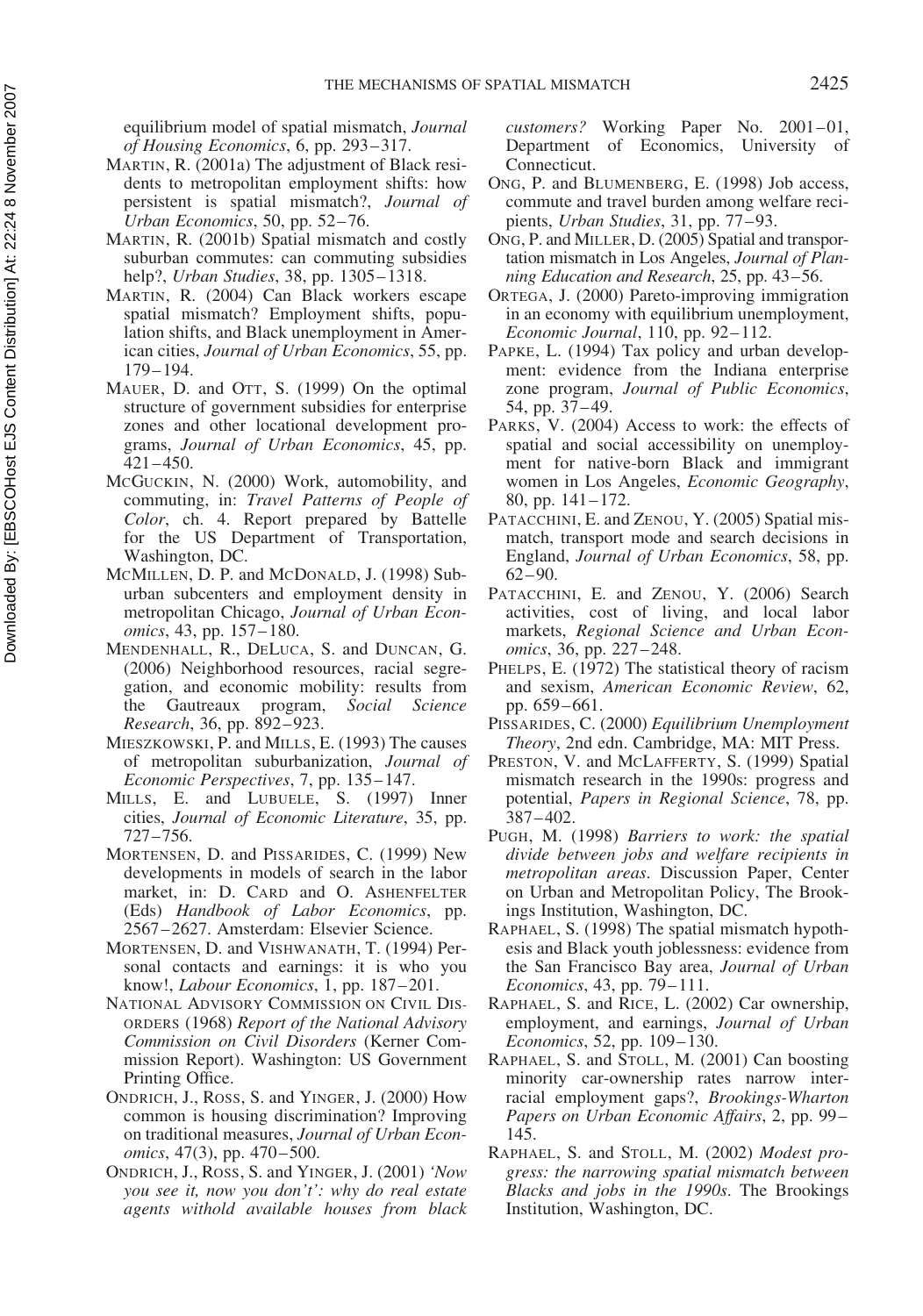- RAPHAEL, S., STOLL, M. and HOLZER, H. (2000) Are suburban firms more likely to discriminate against African-Americans?, Journal of Urban Economics, 48, pp. 485–508.
- ROGERS, C. (1997) Job search and unemployment duration: implications for the spatial mismatch hypothesis, Journal of Urban Economics, 42, pp. 109–132.
- ROSE-ACKERMAN, S. (1975) Racism and urban structure, Journal of Urban Economics, 2, pp. 85–103.
- ROSENBAUM, J. (1991) Black pioneers: do their moves to the suburbs increase economic opportunity for mothers and children?, Housing Policy Debate, 2(4), pp. 1179–1213.
- ROSENBAUM, J. (1995) Changing the geography of opportunity by expanding residential choice: lessons from the Gautreaux program, Housing Policy Debate, 6, pp. 231–269.
- ROSS, S. (2005) The continuing practice and impact of discrimination. Working Paper No. 2005–19, Department of Economics, University of Connecticut.
- ROSS, S. and TOOTELL, G. (2004) Redlining, the community reinvestment act, and private mortgage insurance, Journal of Urban Economics, 55, pp. 278–297.
- SCHELLING, T. (1969) Models of segregation, American Economic Review Papers and Proceedings, 59, pp. 488–493.
- SELOD, H. and ZENOU, Y. (2006) City structure, job search, and labor discrimination: theory and policy implications, Economic Journal, 116, pp. 1057–1087.
- SHAPIRO, C. and STIGLITZ, J. (1984) Equilibrium unemployment as a worker discipline device, American Economic Review, 74, pp. 433–444.
- SHEN, Q. (2001) A spatial analysis of job openings and access in a US metropolitan area, Journal of the American Planning Association, 67, pp. 53– 68.
- SMITH, T. and ZENOU, Y. (1997) Dual labor markets, urban unemployment and multicentric cities, Journal of Economic Theory, 76, pp. 185–214.
- SMITH, T. and ZENOU, Y. (2003) Spatial mismatch, search effort and urban spatial structure, Journal of Urban Economics, 54, pp. 129–156.
- SOUTH, S. and CROWDER, K. (1997) Residential mobility between cities and suburbs: race, suburbanization, and back-to-the-city moves, Demography, 34, pp. 525–538.
- SQUIRES, G. (1996) Closing the racial gap? Mortgage lending and segregation in Milwaukee suburbs. Study prepared for the Fair Lending Coalition, Institute for Wisconsin's Future, July.
- STANBACK, T. (1991) The New Suburbanization. Boulder, CO: Westview Press.
- STEINNES, D. (1977) Causality and intra-urban location, Journal of Urban Economics, 4, pp. 69–79.
- STOLL, M. (1998) When jobs move, do Blacks and Latino men lose? The effect of growth in job decentralisation on young men's jobless incidence and duration, Urban Studies, 35, pp. 2221–2239.
- STOLL, M. (1999) Spatial job search, spatial mismatch, and the employment and wages of racial and ethnic groups in Los Angeles, Journal of Urban Economics, 46, pp. 129–155.
- STOLL, M. (2005) Geographical skills mismatch, job search and race, Urban Studies, 42, pp. 695–717.
- STOLL, M. and RAPHAEL, S. (2000) Racial differences in spatial job search patterns: exploring the causes and consequences, Economic Geography, pp. 201–223.
- STOLL, M., HOLZER, H. and IHLANFELDT, K. (2000) Within cities and suburbs: racial residential concentration and the spatial distribution of employment opportunities across submetropolitan areas, Journal of Policy Analysis and Management, 19, pp. 207–231.
- TAYLOR, B. and ONG, P. (1995) Spatial mismatch or automobile mismatch? An examination of race, residence and commuting in US metropolitan areas, Urban Studies, 32, pp. 1453–1473.
- THURSTON, L. and YEZER, A. (1994) Causality in the suburbanization of population and employment, Journal of Urban Economics, 35, pp. 105–118.
- TOOTELL, G. (1996) Redlining in Boston: do mortgage lenders discriminate against neighborhoods?, Quarterly Journal of Economics, 111, pp. 1049–1079.
- TURNER, M. (1998) Moving out of poverty: expanding mobility and choice through tenantbased assistance, Housing Policy Debate, 9, pp. 373–394.
- TURNER, S. (1997) Barriers to a better break: employer discrimination and spatial mismatch in metropolitan Detroit, Journal of Urban Affairs, 19, pp. 123–141.
- US BUREAU OF THE CENSUS (1997) Current Population Survey. Washington, DC: US Government Printing Office.
- US DEPARTMENT OF HOUSING AND URBAN DEVELOPMENT (1998) The State of the Cities: 1998. Washington, DC: US Government Printing Office.
- WASMER, E. and ZENOU, Y. (2002) Does citystructure affect job search and welfare?, Journal of Urban Economics, 51, pp. 515–541.
- WASMER, E. and ZENOU, Y. (2006) Equilibrium search unemployment with explicit spatial frictions, Labour Economics, 13, pp. 143–165.